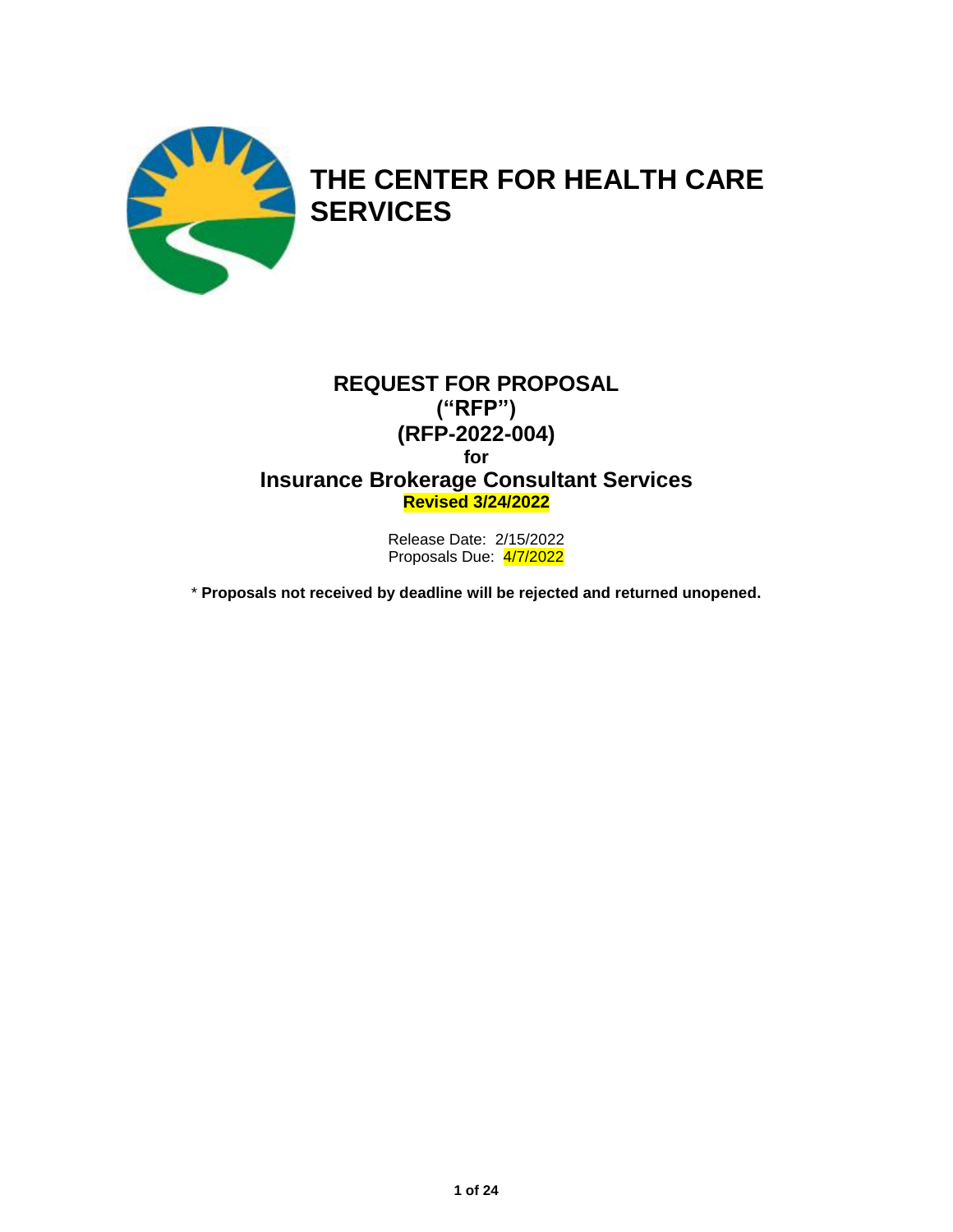# 002 - TABLE OF CONTENTS

<span id="page-1-0"></span>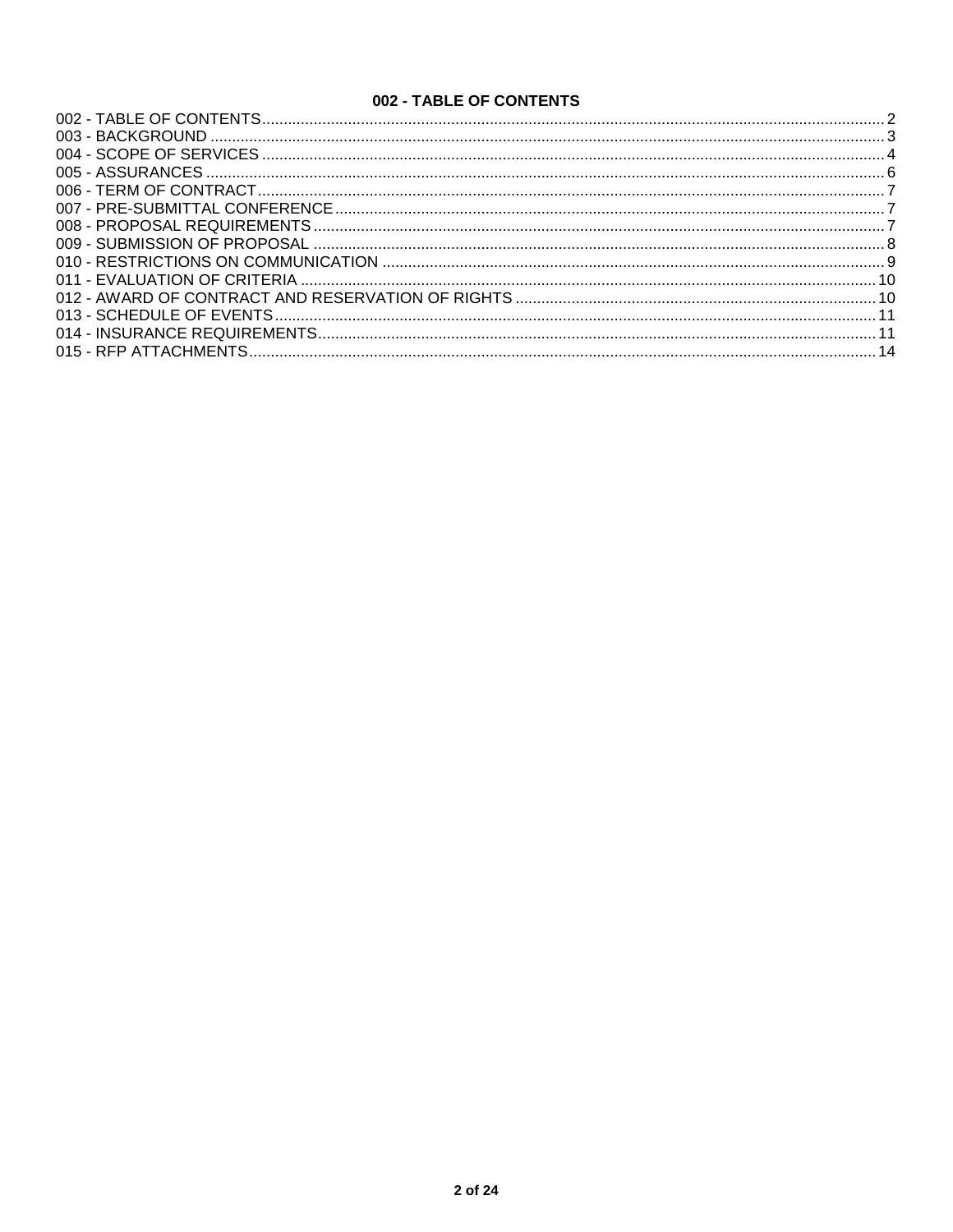#### **003 - BACKGROUND**

<span id="page-2-0"></span>The Bexar County Board of Trustees for Mental Health Mental Retardation Services d/b/a The Center for Health Care Services ("CENTER") is a multi-facility community mental health and mental retardation Center created under the authority of Section 534.001 of the Texas Health and Safety Code by its sponsoring agencies, Bexar County and the Bexar County Hospital District d/b/a the University Health System. The CENTER has been providing services to Bexar County residents experiencing mental health, intellectual developmental disabilities and/or substance abuse issues for over fifty years and is the Texas Health and Human Services Commission-designated Local Mental Health Authority for Bexar County, Texas. The CENTER is considered a quasi-governmental entity, a political subdivision of the state of Texas, but is not a Texas state agency. The CENTER'S administrative offices are located at 6800 Park Ten Blvd. Suite 200-S, San Antonio, Texas 78213.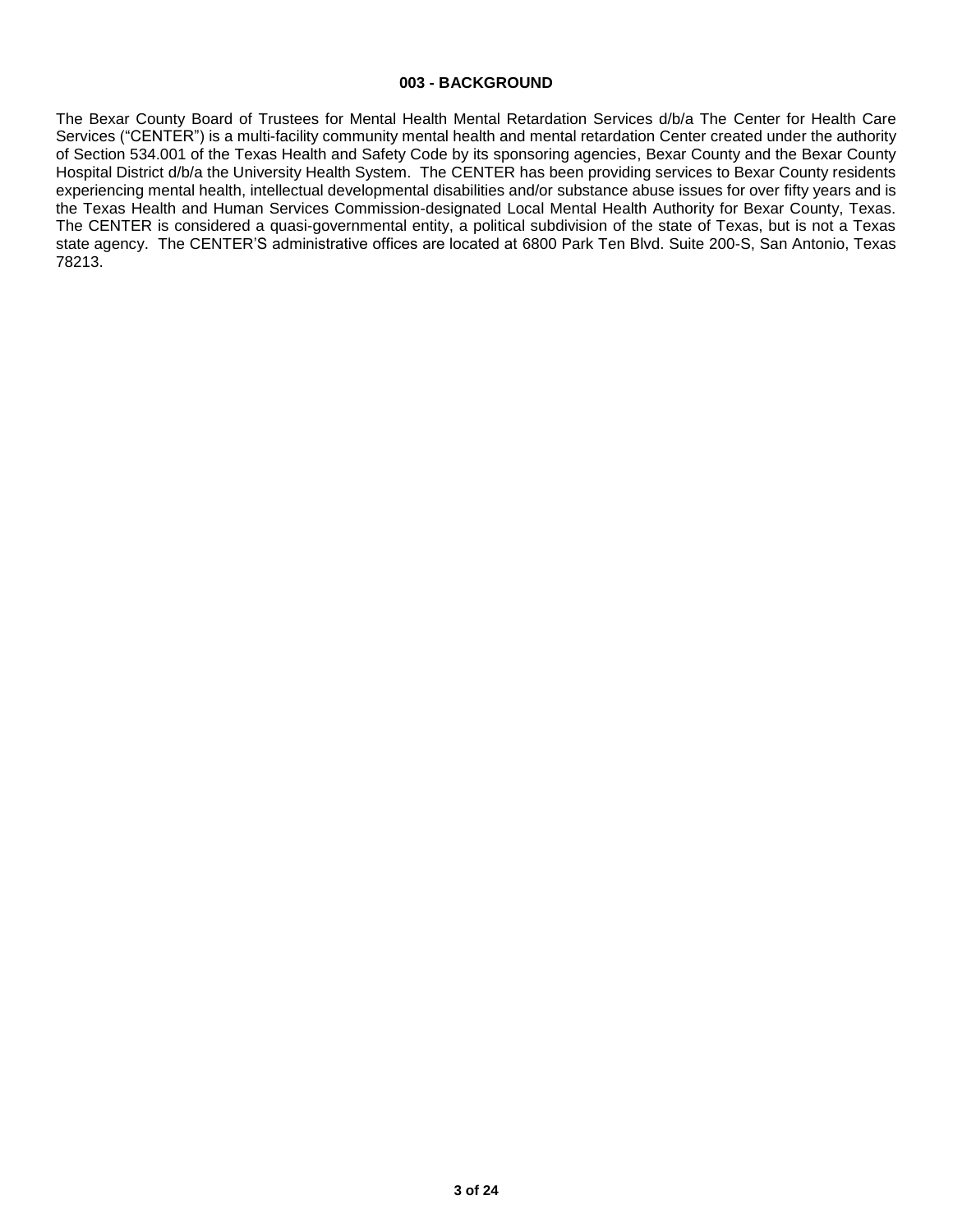<span id="page-3-0"></span>The Center for Health Care Services ("Center") is seeking a qualified firm with the technical expertise and an established track record in providing benefit brokerage and consulting services. These services would include assisting the Center with strategic benefit planning, plan design and management, developing proposals, proposal evaluation, contract negotiation, on-going contract evaluation, plan modification and other services as required to obtain and maintain the best coverage and cost for employee benefit programs. This includes claims administration and employee support services.

THIS IS NOT A REQUEST FOR INSURANCE COVERAGE. This RFP is not an authorization to approach insurance companies or other underwriting sources on behalf of the CENTER.

Providing consulting and brokerage services to the Center for employee benefit programs under any agreement ensuing from this proposal will entail the following:

- 1. Work with the Center to develop long-range strategies for health insurance, wellness plans and benefit plans.
- 2. Provide timely notification of and assistance with understanding and implementing new, updated or revised benefits, laws, regulations and programs as they relate to plan documents or contracts.
- 3. Proactively provide ongoing review and analysis via a monthly update letter or quarterly detail reporting of the Center's insurance programs and identification of risk transfer and risk financing options.
- 4. Review and make recommendations regarding (1) existing benefit plans and programs, (2) modifications to the existing plan design, cost (rates), (3) potential benefit plans and program options and (4) prior plan run out safeguards , (5) Employee Wellness initiatives ideas
- 5. Review the Center's benefits program on a continuing basis to ensure that the plans are in compliance with governmental regulations and assist with compliance reporting. Alert the Center regarding any employee communication/distribution deadlines and provide sample documents that may be used to notify employees of any of these changes. Provide compliance reporting requirements ahead of time and following completion of annula reporting
- 6. Provide assistance with benefit issues related to coverage, claims, billing, reconciliation processes, and other related matters that may arise during the normal course of business.
- 7. Marketing Center's desired insurance package through identification of appropriate carriers, analysis of proposals, and providing recommendations.
- 8. Assist and advise the Center in contract negotiations with benefit plan providers on matters including, but not limited to, premium rates, benefit levels, performance standards and guarantees, contractual terms and conditions, quality assurance standards, utilization and performance reports, statistical and/or financial reports, and plan specific data such as medical conditions, prescription drugs, high cost procedures, in-patient data, stop loss insurance coverage, etc.
- 9. Provide quarterly statistical reports including, but not limited to, rates, aggregate claims, demographic changes and other market trends on a recurring basis and on a regular schedule, i.e. monthly memo of updates and/or quarterly detail update.
- 10. Provide consultation and guidance with respect to governmental mandates such as FMLA, COBRA, HIPAA, ADA, ACA, ERISA, etc. Updates can be via monthly update or as needed via periodical or other electronic notifications
- 11. Provide open enrollment support including, but not limited to, developing timeline, assisting with the development of open enrollment materials, developing and printing sufficient copies of a benefit summary guide, coordinating and participating in open enrollment meetings as reasonably requested.
- 12. Participate in planning for wellness campaigns, including identification of options and incentives; inclusive of health fair and biometric screening. Assist with administration of the Employee Wellness Program, incorporating incentives and measurable objectives.
- 13. Be familiar with major exposures of the Center.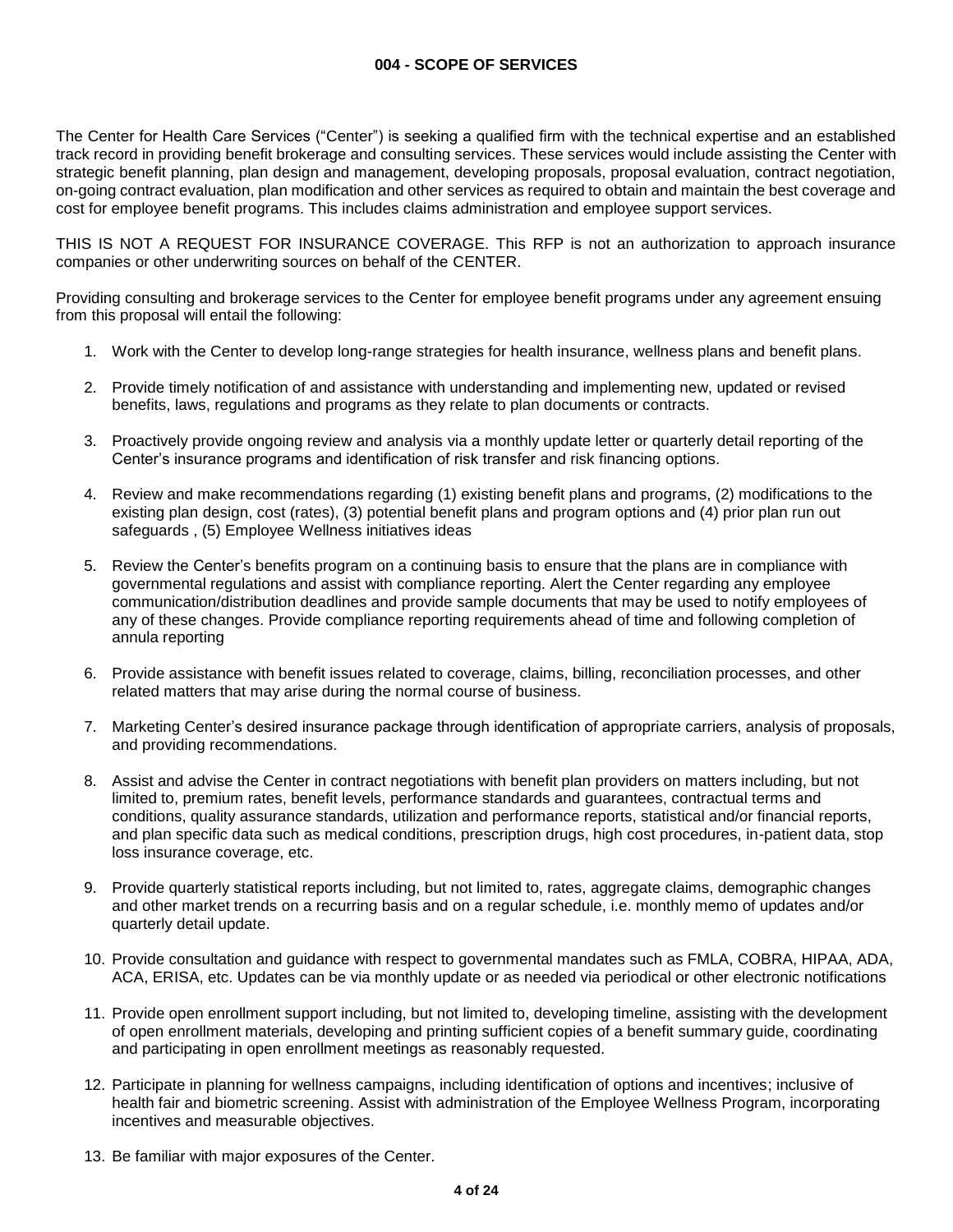- 14. Provide a sole, dedicated point of contact person to be available to answer questions and resolve issues that arise during the year regarding, but not limited to: employee benefits, contract administration, and service provisions including the wellness program.
- 15. Process file feeds on a timely basis, as needed and accurate.
- 16. Process changes in coverage accurately and on a timely basis.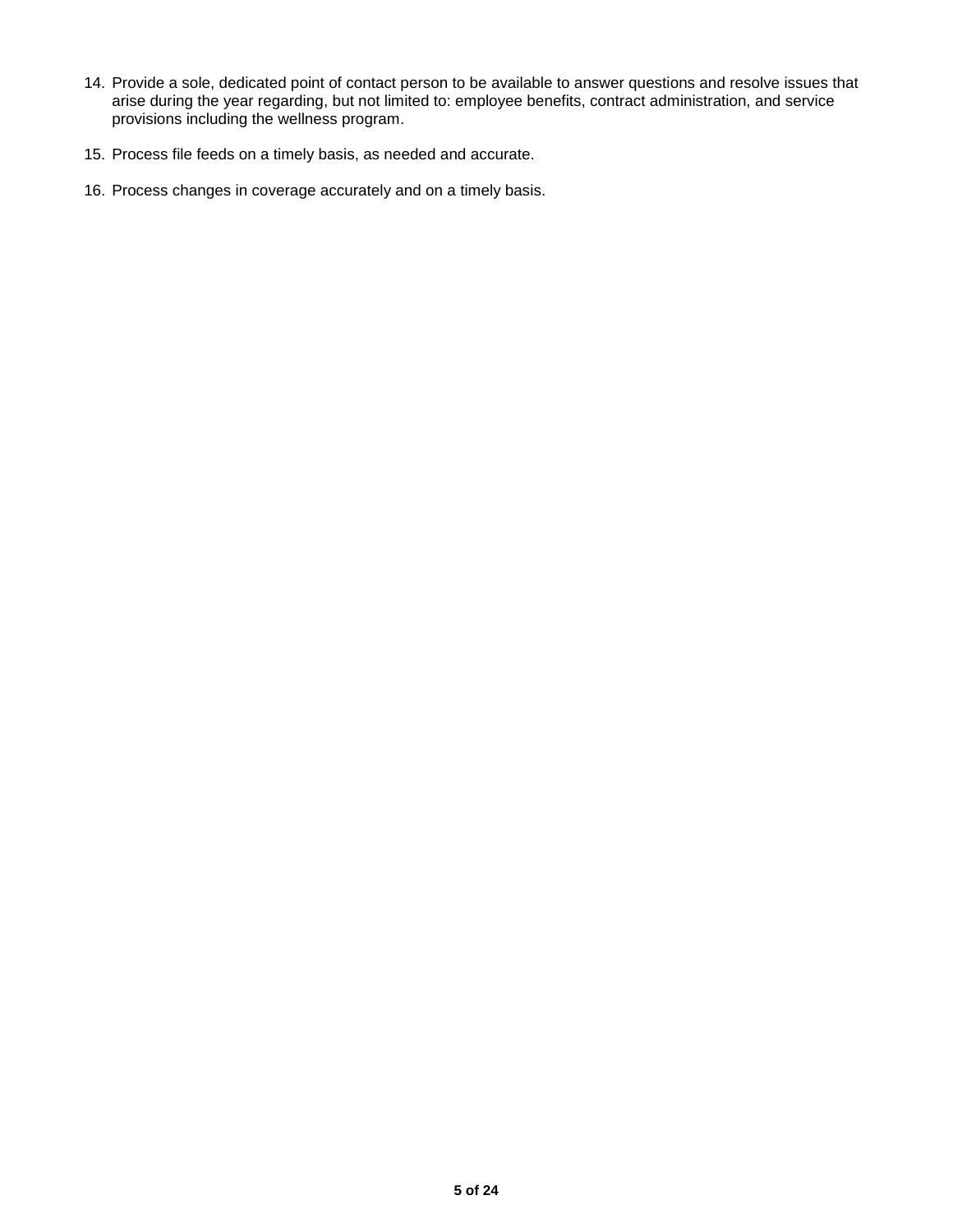<span id="page-5-0"></span>The Proposer assures the following (signature required):

- 1. That all addenda and attachments to the RFP as distributed by CENTER have been received.
- 2. No attempt will be made by the Proposer to induce any person or firm to submit or not to submit a Proposal, unless so described in the RFP document.
- 3. The Proposer does not discriminate in its services or employment practices on the basis of race, color, religion, sex, sexual orientation, national origin, disability, veteran status, or age.
- 4. That no employee of CENTER or Department of State Health Services ("DSHS"), and no member of CENTER's Board of Trustees will directly or indirectly receive any pecuniary interest from an award of the proposed contract. If the Proposer is unable to make the affirmation, then the Proposal must disclose any knowledge of such interests.
- 5. Proposer accepts the terms, conditions, criteria, and requirements set forth in the RFP.
- 6. Proposer accepts CENTER's right to cancel the RFP at any time prior to contract award.
- 7. Proposer accepts CENTER's right to alter the timetables for procurement as set forth in the RFP.
- 8. The Proposal submitted by the Proposer has been arrived at independently without consultation, communication, or agreement with another party for the purpose of restricting competition.
- 9. Unless otherwise required by law, the information in the Proposal submitted by the Proposer has not been knowingly disclosed by the Proposer to any other Proposer prior to the notice of intent to award.
- 10. No claim will be made to CENTER for payment to cover costs incurred in the preparation of the submission of the Proposal or any other associated costs.
- 11. CENTER has the right to complete background checks and to verify information submitted by a Proposer.
- 12. The individual signing this document and the contract is authorized to legally bind the Proposer.
- 13. The address submitted by the Proposer to be used for all notices sent by CENTER is current and correct.
- 14. All cost and pricing information is reflected in the Proposal documents or attachments.
- 15. That the Proposer is not currently held in abeyance or barred from the award of a federal or state contract.
- 16. That the Proposer is not currently delinquent in its payments of any franchise tax or state tax owed to the state of Texas, pursuant to Texas Business Corporation Act, Texas Civil Statutes, Article 2.45.
- 17. Proposer shall disclose whether any of the directors or personnel of Proposer has either been an employee or a trustee of CENTER within the past two (2) years preceding the date of submission of the Proposal. This requirement applies to all personnel, whether or not identified as key personnel. If such employment has existed, or term of office served as trustee, the Proposer shall state in an attached writing the nature and time of the affiliations as defined.
- 18. Proposer shall identify in an attached writing any trustee or employee of CENTER who has a financial interest in Proposer or who is related within the second degree by consanguinity or affinity to a person having such financial interest. Such disclosure shall include a complete statement of the nature of such financial interest and the relationship, if applicable. Moreover, Proposer shall state in an attached writing whether any of its directors or personnel knowingly has had a personal relationship with employees or officers of CENTER within the past two (2) years that may interfere with fair competition.
- 19. No current or former employee or officer of a federal, state, or local governmental agency, and/or the CENTER directly or indirectly aided or attempted to aid in the procurement of Proposer's services.
- 20. Proposer shall disclose in an attached writing the name of every CENTER key person with whom Proposer is doing business or has done business during the 365 day period immediately prior to the date on which the Proposal is due; failure to include such a disclosure will be a binding representation by Proposer that the natural person executing the Proposal has no knowledge of any CENTER key persons with whom Proposer is doing business or has done business during the 365 day period prior to the immediate date on which the Proposal is due.
- 21. Under Section 231.006 of the Texas Family Code, the vendor or Proposer certifies that the individual or business entity named in this Proposal is not ineligible to receive the specified grant, loan, or payment and acknowledges that this contract may be terminated and payment may be withheld if this certification is inaccurate.
- 22. Proposer has no conflict of interest and meets the standards of conduct requirements pursuant to Texas Administrative Code Section 412.54(c).
- 23. That all information provided in the Proposal is true and correct.

| Address:                                                                                                                            |      |  |
|-------------------------------------------------------------------------------------------------------------------------------------|------|--|
| Telephone:<br><u> 1989 - Johann Stoff, deutscher Stoff, der Stoff, der Stoff, der Stoff, der Stoff, der Stoff, der Stoff, der S</u> |      |  |
| Signature:<br><u> 1989 - Johann Stoff, deutscher Stoff, der Stoff, der Stoff, der Stoff, der Stoff, der Stoff, der Stoff, der S</u> |      |  |
|                                                                                                                                     |      |  |
| Printed Name of Signing Authority                                                                                                   | Date |  |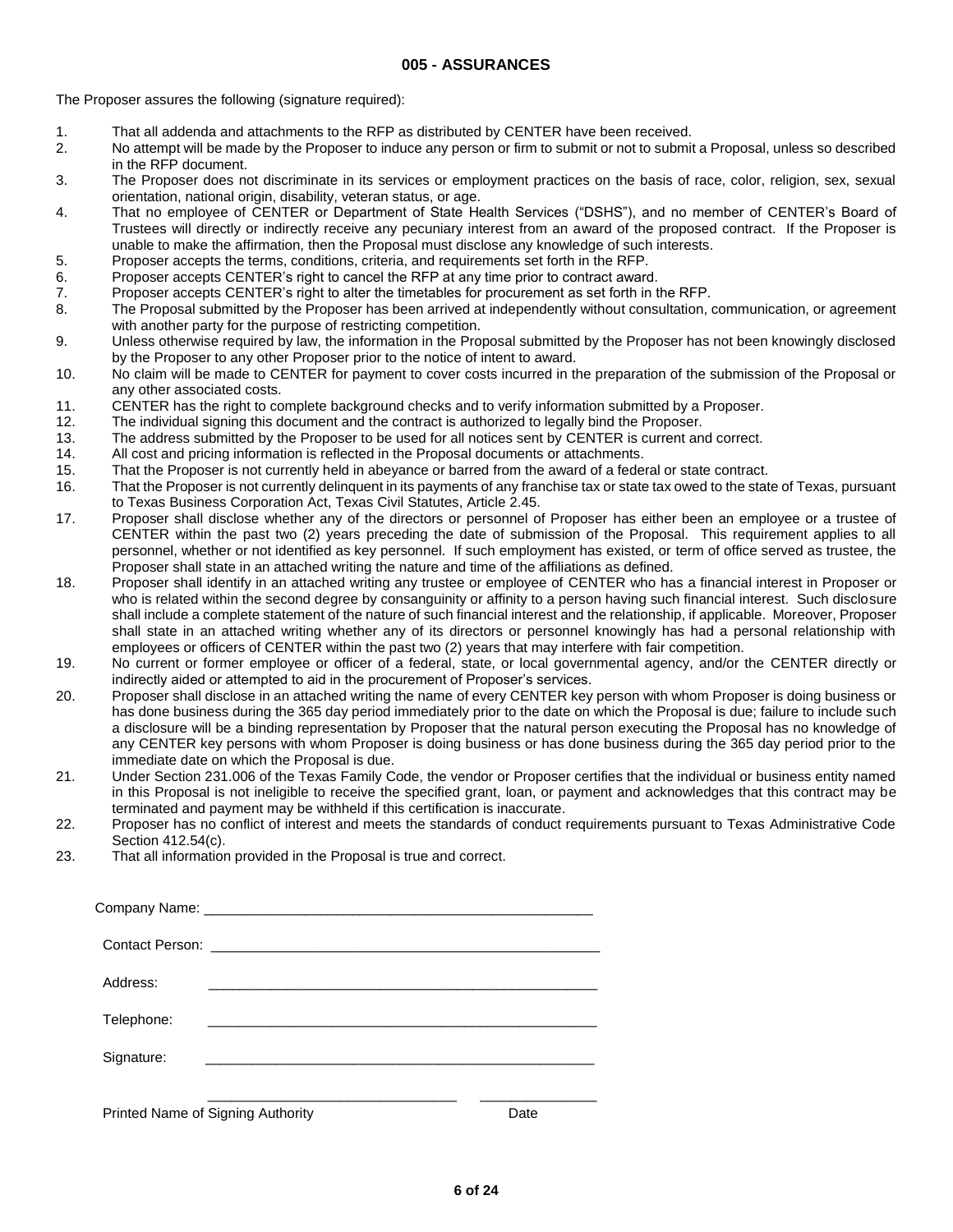## **006 - TERM OF CONTRACT**

<span id="page-6-0"></span>The anticipated term for a contract awarded in response to this RFP is three (3) years. The Center shall have the option to renew under the same terms and conditions for up to two (2) additional one (1) year extensions. All renewals shall be in writing and signed by President/CEO, or their designee, after approval by the Center's Board of Trustees. The Center may terminate a contract at any time if funds are restricted, withdrawn, not approved or for unsatisfactory service.

## **007 - PRE-SUBMITTAL CONFERENCE**

<span id="page-6-1"></span>A Pre-Submittal Conference will be held at the Center for Health Care Services, located at 6800 Park Ten Blvd. Suite 200- S, 2nd Floor, San Antonio, Texas 78213 at 2:00 PM Local Time, on February 24, 2022.

This meeting place is accessible to disabled persons. The Center for Health Care Services' Conference Room is wheelchair accessible. The accessible entrance is located at 6800 Park Ten Blvd. Suite 200-S. Accessible parking spaces are located at 6800 Park Ten Blvd. Suite 200-S. Respondents that are unable to attend in person may participate by Conference Call. Respondents may call the toll free number listed below and enter access code to participate the day of the conference.

Dial-In Toll Telephone Number: 210-714-4201 Dial-In Toll-Free Telephone Number: 1-800-717-4201

Access Code: 18015 #

Bidders are encouraged to prepare and submit their questions in writing in advance of the Pre-Submittal Conference in order to expedite the proceedings.

Respondents may submit their Questions pertaining to this RFP to Adam Velez, Sr. Director – Contracting & Procurement, by email to [AVelez@chcsbc.org,](mailto:AVelez@chcsbc.org) please carbon copy contracts@chcsbc.org before March 9, 2022 at 12:00 p.m. Local Time. Please refrain from contacting the Center's Board of Trustees members during the search process and direct all inquiries to the contact person listed above. Only those written questions received prior to the March 9, 2022 12:00 p.m. deadline will be addressed.

Any oral response given at the Pre-Submittal Conference that is not confirmed in writing and posted with this solicitation shall not be official or binding on the Center. Only written responses shall be official and all other forms of communication with any officer, employee or agent of the Center shall not be binding on the Center. Respondents are encouraged to resubmit their questions in writing, to the Center Staff person identified in the Restrictions on Communication section, after the conclusion of the Pre-Submittal Conference.

# **008 - PROPOSAL REQUIREMENTS**

<span id="page-6-2"></span>Respondents may submit a response by submitting one (1) original, signed in ink and five (5) copies of the response and one USB containing a copy of the entire Response in Microsoft Word or Adobe PDF format. **SUBMISSION VIA EMAIL WILL NOT BE ACCEPTED. Any information deemed to be confidential by Respondent should be clearly noted on the page(s) where the confidential information is contained**.

Respondent's Proposal shall include the following items in the following sequence, noted with the appropriate heading as indicated below. Submitted proposals should include information in sufficient detail to address the respondent's ability to perform the services being requested and provide the Center with enough information to properly evaluate proposals.

## TABLE OF CONTENTS

EXECUTIVE SUMMARY. The summary shall include a statement of the work to be accomplished, how Respondent proposes to accomplish and perform each specific service and unique problems perceived by Respondent and their solutions.

GENERAL INFORMATION FORM. Use the Form found in this RFP as Attachment A, Part One.

EXPERIENCE, BACKGROUND & QUALIFICATIONS. Use the Form found in this RFP as Attachment A, Part Two.

PROPOSED PLAN. Use the Form found in this RFP as Attachment A, Part Three.

PRICING SCHEDULE. Use the Pricing Schedule that is found in this RFP as Attachment B.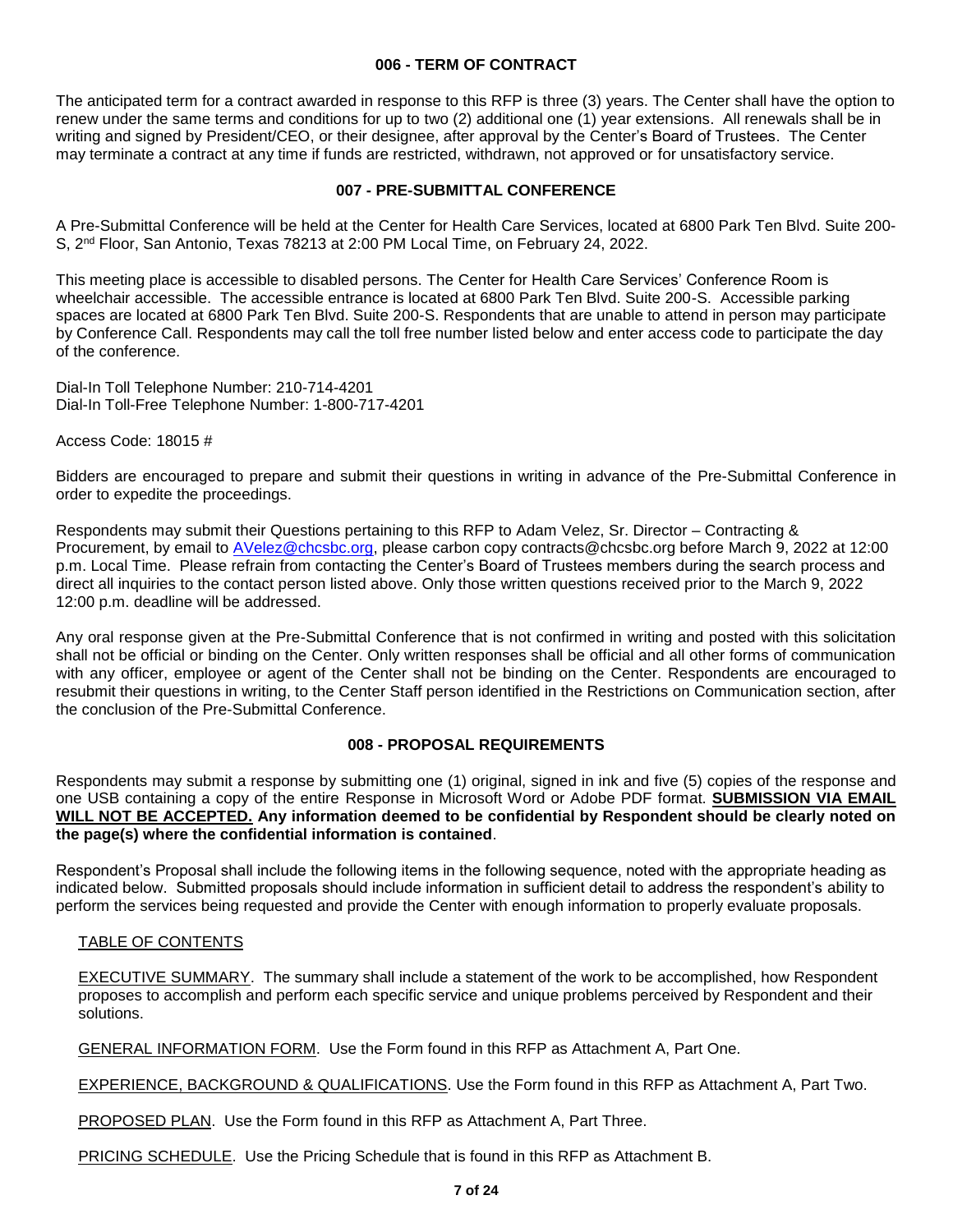PROOF OF INSURABILITY. Respondent shall submit a copy of their current insurance certificate.

EXCEPTIONS. Use Form found in this RFP as Attachment C.

SIGNATURE PAGE. Respondent must complete, sign and submit the Signature Page found in this RFP as Attachment D. The Signature Page must be signed by a person, or persons, authorized to bind the entity, or entities, submitting the proposal. Proposals signed by a person other than an officer of a corporate respondent or partner of partnership respondent shall be accompanied by evidence of authority.

PROPOSAL CHECKLIST. Complete and submit the Proposal Checklist found in this RFP as Attachment E.

Respondent is expected to examine this RFP carefully, understand the terms and conditions for providing the services listed herein and respond completely. FAILURE TO COMPLETE AND PROVIDE ANY OF THESE PROPOSAL REQUIREMENTS MAY RESULT IN THE RESPONDENT'S PROPOSAL BEING DEEMED NON-RESPONSIVE AND THEREFORE DISQUALIFIED FROM CONSIDERATION.

The Contractor shall, at its own expense, conduct criminal background checks on all personnel and subcontractors assigned to provide services on CENTER property. The background checks must satisfy the requirements of the CENTER's licensing and regulatory agencies. Proof that such checks have been conducted will be provided by the Contractor to the CENTER upon request.

The Proposer must indicate whether or not it will be subcontracting portion(s) of services contained in this RFP's Scope of Services. If so, indicate the name of the subcontractor and the portion of the work, which will be subcontracted. Provide the subcontractor's qualifications that meet the requirements of the Scope of Services. The CENTER reserves the right to refuse the selection of any subcontractor(s) by Contractor for reasonable cause.

Invoices shall be issued on a time and material basis for services rendered. The CENTER will pay invoices within 30 days of receipt (commercial credit) only after services have been performed. The Contractor shall invoice each facility separately with individual invoices to include credits (if any) in the same invoice. The CENTER is a tax exempt entity.

# **009 - SUBMISSION OF PROPOSAL**

<span id="page-7-0"></span>Please complete all questions in the order that they are presented in this Request for Proposal ("RFP"). Include all questions and question numbers in your responses. Any additional comments or information may be provided at the end of your answers to all proposal questions. If a question does not apply to the Proposer, simply and clearly document "N/A". Scoring and evaluation is based on completed questions. Unanswered questions will be considered omissions. The CENTER reserves the right to review only completed Proposals. The Center reserves the right to hold subsequent face to face or telephone interviews for clarification and/or negotiation purposes. Interviews will not be solicited for the purpose of completing incomplete Proposals. Multiple omissions and/or incomplete responses may result in disqualification.

## **Instructions for Submitting Proposals**

Respondents may submit their Questions pertaining to this RFP to Adam Velez, Sr. Director – Contracting & Procurement, by email to **AVelez@chcsbc.org**, please carbon copy contracts@chcsbc.org before March 9, 2022 at 12:00 P.M. Please refrain from contacting the Center's Board of Trustees members during the search process and direct all inquiries to the contact person listed above. Only those written questions received prior to the March 9, 2022 at 12:00 P.M. deadline will be addressed.

Respondent shall submit one (**1**) original, signed in ink, five (5) hard copies and one (**1**) USB drive which contains the Proposal in Microsoft Word format in a sealed package clearly marked with the project name, "**Insurance Brokerage Consultant Services, RFP 2022-004"** on the front of the package by no later than 12:00 P.M. Local Time, on April 7, 2022. Responses may be delivered by regular mail, special carrier, or hand delivery to the Center's administrative offices at 6800 Park Ten Blvd. Suite 200-S, San Antonio, Texas, 78213. Submission of bids by telephone, facsimile transmission or e-mail will not be accepted. Untimely proposals will be rejected and/or returned unopened. Proposals may be withdrawn at any time prior to actual contract award. The Center reserves the right to reject any and all proposals, to waive technicalities, and to accept any advantages deemed beneficial to the Center and its consumers. It is the Center's intent to evaluate proposals, and/or services in order to achieve the best value for Center employees and operations. Interviews or site visits may be conducted to further evaluate competitive proposals, and to select one or more proposals as finalists for consideration for award of a contract. Each firm which submits a complete proposal but is not awarded a contract will be notified in writing that the proposal is no longer being considered. Any information contained in the proposal that is deemed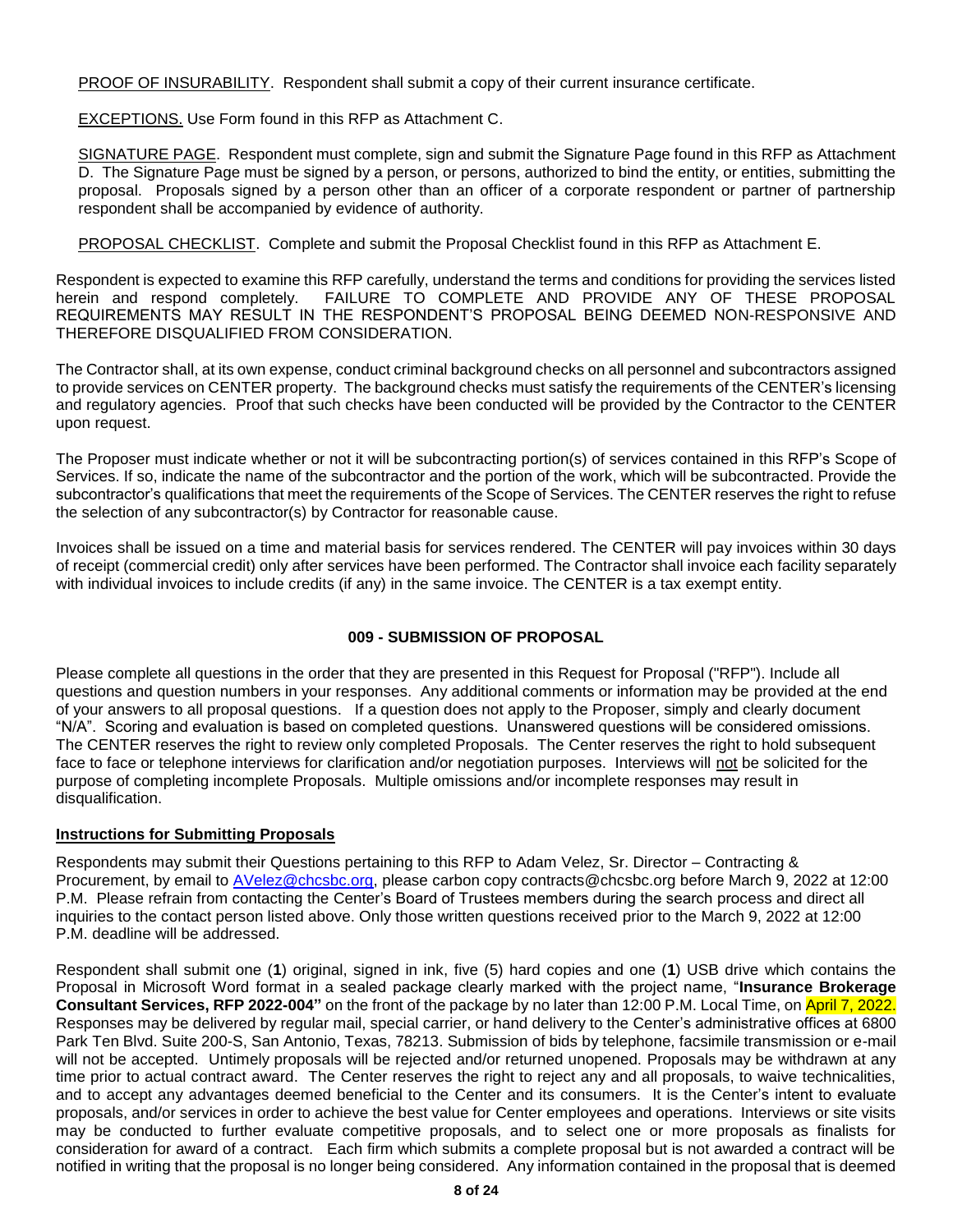to be proprietary in nature must clearly be so designated in the proposal. Such information may be subject to disclosure under the Public Information Act on opinions from the Texas Attorney General's office.

Modified Proposals. Proposals may be modified provided such modifications are received prior to the due date for submission of proposals and submitted in the same manner as original proposal. For hard copy proposals, provide a cover letter with the proposal, indicating it is a modified proposal and that the Original proposal is being withdrawn.

# Correct Legal Name.

Respondents who submit proposals to this RFP shall correctly state the true and correct name of the individual, proprietorship, corporation, and /or partnership (clearly identifying the responsible general partner and all other partners who would be associated with the contract, if any). No nicknames, abbreviations (unless part of the legal title), shortened or short-hand, or local "handles" will be accepted in lieu of the full, true and correct legal name of the entity. These names shall comport exactly with the corporate and franchise records of the Texas Secretary of State and Texas Comptroller of Public Accounts. Individuals and proprietorships, if operating under other than an individual name, shall match with exact Assumed Name filings. Corporate Respondents and limited liability company Respondents shall include the 11-digit Comptroller's Taxpayer Number on the General Information form found in this RFP as Attachment A.

If an entity is found to have incorrectly or incompletely stated its name or failed to fully reveal its identity on the General Information form, the Director of Contracting & Procurement shall have the discretion, at any point in the contracting process, to suspend consideration of the proposal.

Firm Offer. All provisions in Respondent's proposal, including any estimated or projected costs, shall remain valid for one hundred and twenty (120) days following the deadline date for submissions or, if a proposal is accepted, throughout the entire term of the contract.

Confidential or Proprietary Information. The entire response to this Request for Proposal shall be subject to disclosure under the Texas Public Information Act, Chapter 552 of the Texas Government Code. If the applicant believes information contained therein is legally excepted from disclosure under the Texas Public Information Act, the applicant should conspicuously (via bolding, highlighting and/or enlarged font) mark those portions of its response as confidential or proprietary and submit such information under seal. Such information may still be subject to disclosure under the Public Information Act depending on determinations of the Texas the Attorney General's office.

Cost of Proposal. Any cost or expense incurred by the Respondent that is associated with the preparation of the Proposal, the Pre-Submittal conference, if any, or during any phase of the selection process, shall be borne solely by Respondent.

Exceptions - Any exception to an item in the solicitation must be clearly set out and fully explained in the proposal as to why the proposer is taking exception. Be specific as to the reasons for the exception in Attachment C.

# **010 - RESTRICTIONS ON COMMUNICATION**

<span id="page-8-0"></span>Respondents are prohibited from communicating with: 1) Center Board of Trustees regarding the RFP or proposals from the time the RFP has been released until the contract is posted as an agenda item; and 2) Center employees from the time the RFP has been released until the contract is awarded. These restrictions extend to "thank you" letters, phone calls, emails and any contact that results in the direct or indirect discussion of the RFP and/or proposal submitted by Respondent. Violation of this provision by Respondent and/or its agent may lead to disqualification of Respondent's proposal from consideration.

Exceptions to the Restrictions on Communication with Center employees include:

Respondents may submit written questions concerning this RFP to the Staff Contact Person listed below until 12:00 PM, Local Time, March 9, 2022. Questions received after the stated deadline will not be answered. All questions shall be sent by e-mail to:

**Adam Velez Sr. Director - Contracting & Procurement Center for Health Care Services [AVelez@chcsbc.org](mailto:AVelez@chcsbc.org) (Carbon Copy [Contracts@chcsbc.org\)](mailto:Contracts@chcsbc.org)**

Questions submitted and the Center's responses will be posted with this solicitation to the Center's website.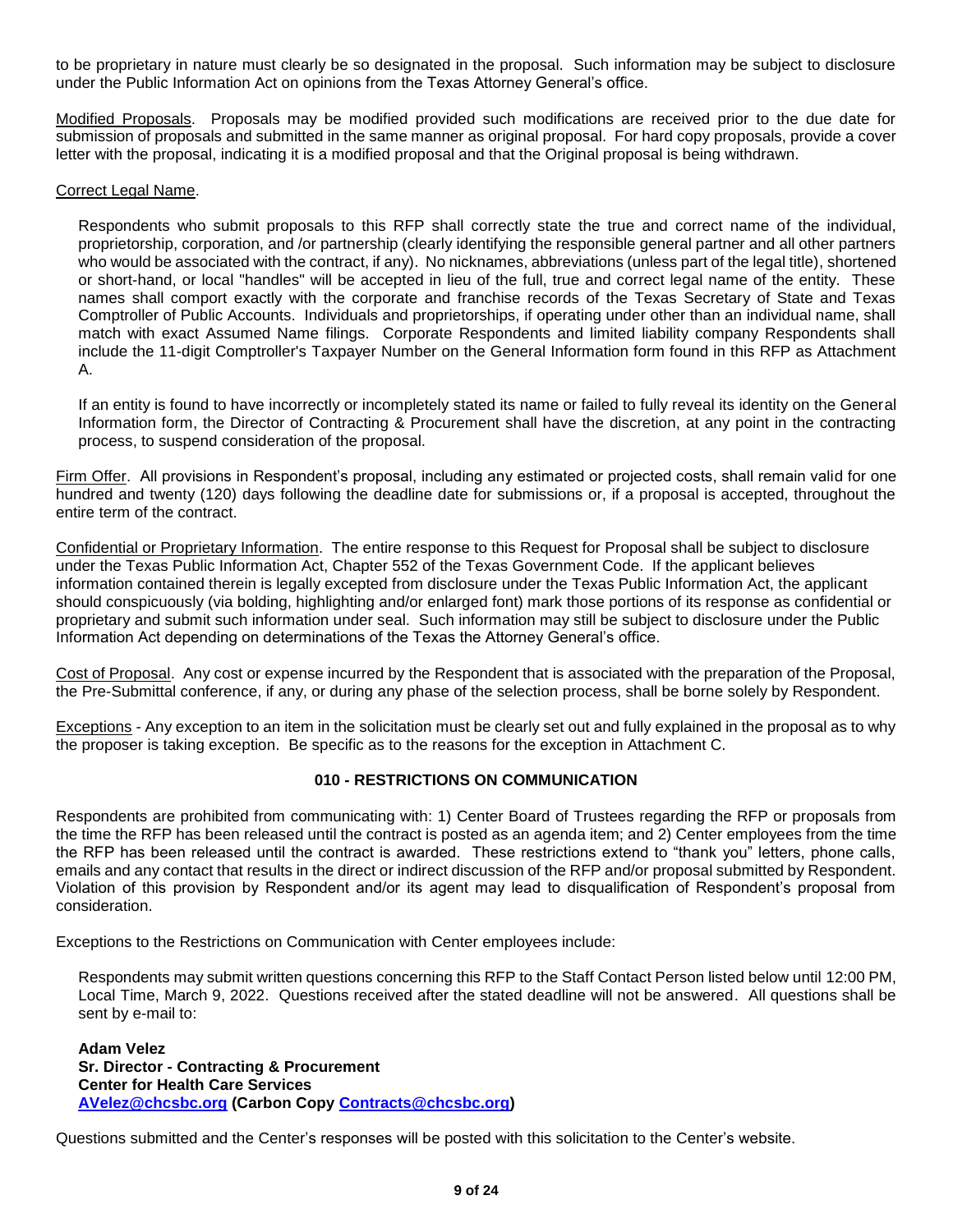Center reserves the right to contact any Respondent to negotiate if such is deemed desirable by Center. Such negotiations, initiated by Center staff persons, shall not be considered a violation by Respondent of this section.

# **011 - EVALUATION OF CRITERIA**

<span id="page-9-0"></span>The Center will conduct a comprehensive, fair and impartial evaluation of all Proposals received in response to this RFP. The Center may appoint a selection committee to perform the evaluation. Each Proposal will be analyzed to determine overall responsiveness and qualifications under the RFP. Criteria to be evaluated may include the items listed below. The Center may also request additional information from Respondents at any time prior to final approval of a selected Respondent. The Center reserves the right to select one, or more, or none of the Respondents to provide services. Final approval of a selected Respondent is subject to the action of the Center for Health Care Services Center's Board of Trustees. It should be understood that while the total score is a significant factor, the CENTER reserves the right to consider other factors in making a final selection.

Evaluation criteria:

Experience, Background, Qualifications (35 points)

Proposed Plan (45 points)

Price Schedule (15 points)

Certified Small Business Enterprise, Minority/Women Owned Business Enterprise, Historically Underutilized Business or Veteran Owned Business Enterprise (1 point each; up to 5 points)

# **012 - AWARD OF CONTRACT AND RESERVATION OF RIGHTS**

<span id="page-9-1"></span>The Center reserves the right to award one, more than one or no contract(s) in response to this RFP.

The Contract, if awarded, will be awarded to the Respondent(s) whose Proposal(s) is deemed most advantageous to Center, as determined by the selection committee, upon approval of the Center's Board of Trustees.

The Center may accept any Proposal in whole or in part. If subsequent negotiations are conducted, they shall not constitute a rejection or alternate RFP on the part of Center. However, final selection of a Respondent is subject to Center's Board of Trustees approval.

The Center reserves the right to accept one or more proposals or reject any or all proposals received in response to this RFP, and to waive informalities and irregularities in the proposals received. Center also reserves the right to terminate this RFP, and reissue a subsequent solicitation, and/or remedy technical errors in the RFP process.

The Center reserves the right to reject, for any reason and at its sole discretion, in total or in part, any and/or all proposals, regardless of comparability of price, terms or any other matter, to waive any formalities, and to negotiate on the basis of the proposals received for the most favorable terms and best service for the Center. If a firm is selected, the firm will be required to execute a contract. If Center funding is materially decreased during the contract term, the contract may be amended and/or terminated.

No work shall commence until Center signs the contract document(s) and Respondent provides the necessary evidence of insurance as required in this RFP and the Contract. Contract documents are not binding on Center until approved by the Center's General Counsel. In the event the parties cannot negotiate and execute a contract within the time specified, Center reserves the right to terminate negotiations with the selected Respondent and commence negotiations with another Respondent.

This RFP does not commit Center to enter into a Contract, award any services related to this RFP, nor does it obligate Center to pay any costs incurred in preparation or submission of a proposal or in anticipation of a contract.

If selected, Respondent will be required to comply with the Insurance and Indemnification Requirements established herein.

The successful Respondent must be able to formally invoice the Center for services rendered.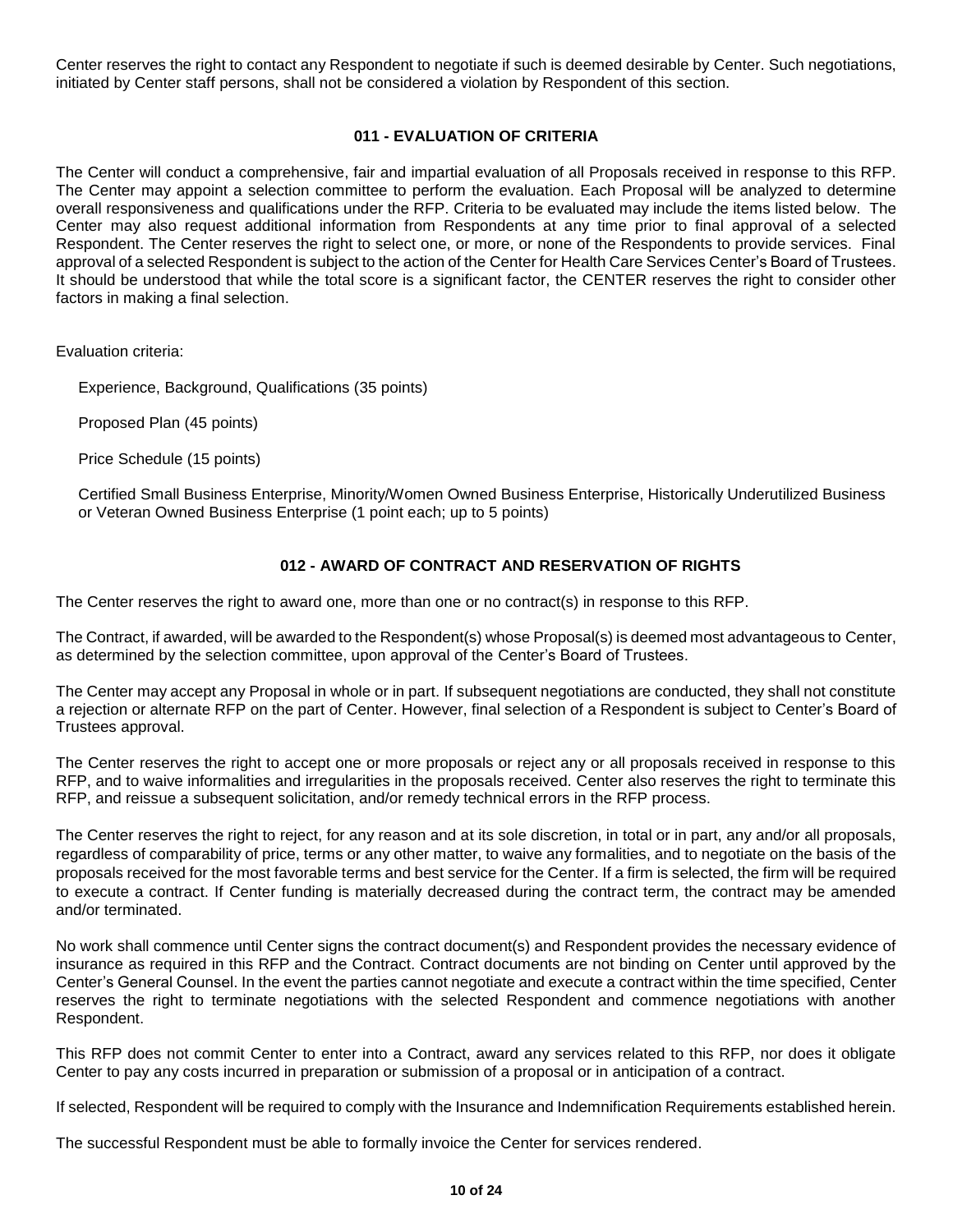Independent Contractor. Respondent agrees and understands that, if selected, it and all persons designated by it to provide services in connection with a contract, are and shall be deemed to be an independent contractors, responsible for their respective acts or omissions, and that Center shall in no way be responsible for Respondent's actions, and that none of the parties hereto will have authority to bind the others or to hold out to third parties, that it has such authority.

# **013 - SCHEDULE OF EVENTS**

<span id="page-10-0"></span>Following is a list of **projected dates/times** with respect to this RFP:

| RFP Release Date:                | February 15, 2022              |
|----------------------------------|--------------------------------|
| <b>Pre-Submittal Conference</b>  | 2:00 P.M. on February 24, 2022 |
| <b>Final Questions Accepted:</b> | 12:00 P.M on March 9, 2022     |
| Proposal Due:                    | 12:00 P.M. on April 7, 2022    |

# **014 - INSURANCE REQUIREMENTS**

<span id="page-10-1"></span>If selected to provide the services described in this RFP, Respondent shall be required to comply with the insurance requirements set forth below:

# **INSURANCE**

Prior to the commencement of any work under this Agreement, Respondent shall furnish copies of all required endorsements and completed Certificate(s) of Insurance to the Center's Contract & Procurement Division, which shall be clearly labeled "**Insurance Brokerage Consultant Services**" in the Description of Operations block of the Certificate. The Certificate(s) shall be completed by an agent and signed by a person authorized by that insurer to bind coverage on its behalf. The Center will not accept a Memorandum of Insurance or Binder as proof of insurance. The certificate(s) must have the agent's signature and phone number, and be mailed, with copies of all applicable endorsements, directly from the insurer's authorized representative to the Center. The Center shall have no duty to pay or perform under this Agreement until such certificate and endorsements have been received and approved by the Center's Contract & Procurement Department. No officer or employee, other than the Center's Sr. Director of Contracting & Procurement, shall have authority to waive this requirement.

The Center reserves the right to review the insurance requirements of this Article during the effective period of this Agreement and any extension or renewal hereof and to modify insurance coverage and their limits when deemed necessary and prudent by Center's Sr. Director of Contracting & Procurement based upon changes in statutory law, court decisions, or circumstances surrounding this Agreement. In no instance will Center allow modification whereby Center may incur increased risk.

A Respondent's financial integrity is of interest to the Center ; therefore, subject to Respondent's right to maintain reasonable deductibles in such amounts as are approved by the Center , Respondent shall obtain and maintain in full force and effect for the duration of this Agreement, and any extension hereof, at Respondent's sole expense, insurance coverage written on an occurrence basis, unless otherwise indicated, by companies authorized to do business in the State of Texas and with an A.M Best's rating of no less than A- (VII), in the following types and for an amount not less than the amount listed below:

| <b>TYPE</b>                                                                                                                                                                                                                                  | <b>AMOUNTS</b>                                                                                                                                                             |
|----------------------------------------------------------------------------------------------------------------------------------------------------------------------------------------------------------------------------------------------|----------------------------------------------------------------------------------------------------------------------------------------------------------------------------|
|                                                                                                                                                                                                                                              |                                                                                                                                                                            |
| 1. Workers' Compensation                                                                                                                                                                                                                     | <b>Statutory Limits</b>                                                                                                                                                    |
| <b>Employers' Liability</b><br>2.                                                                                                                                                                                                            | \$500,000/\$500,000/\$500,000                                                                                                                                              |
| 3. Broad form Commercial General Liability<br>Insurance to include coverage for the following:<br>a. Premises operations<br>b. Independent Contractors<br>c. Products/completed operations<br>d. Personal Injury<br>e. Contractual Liability | For Bodily Injury and Property Damage of<br>\$1,000,000 per occurrence;<br>\$2,000,000 General Aggregate, or its<br>equivalent in Umbrella or Excess Liability<br>Coverage |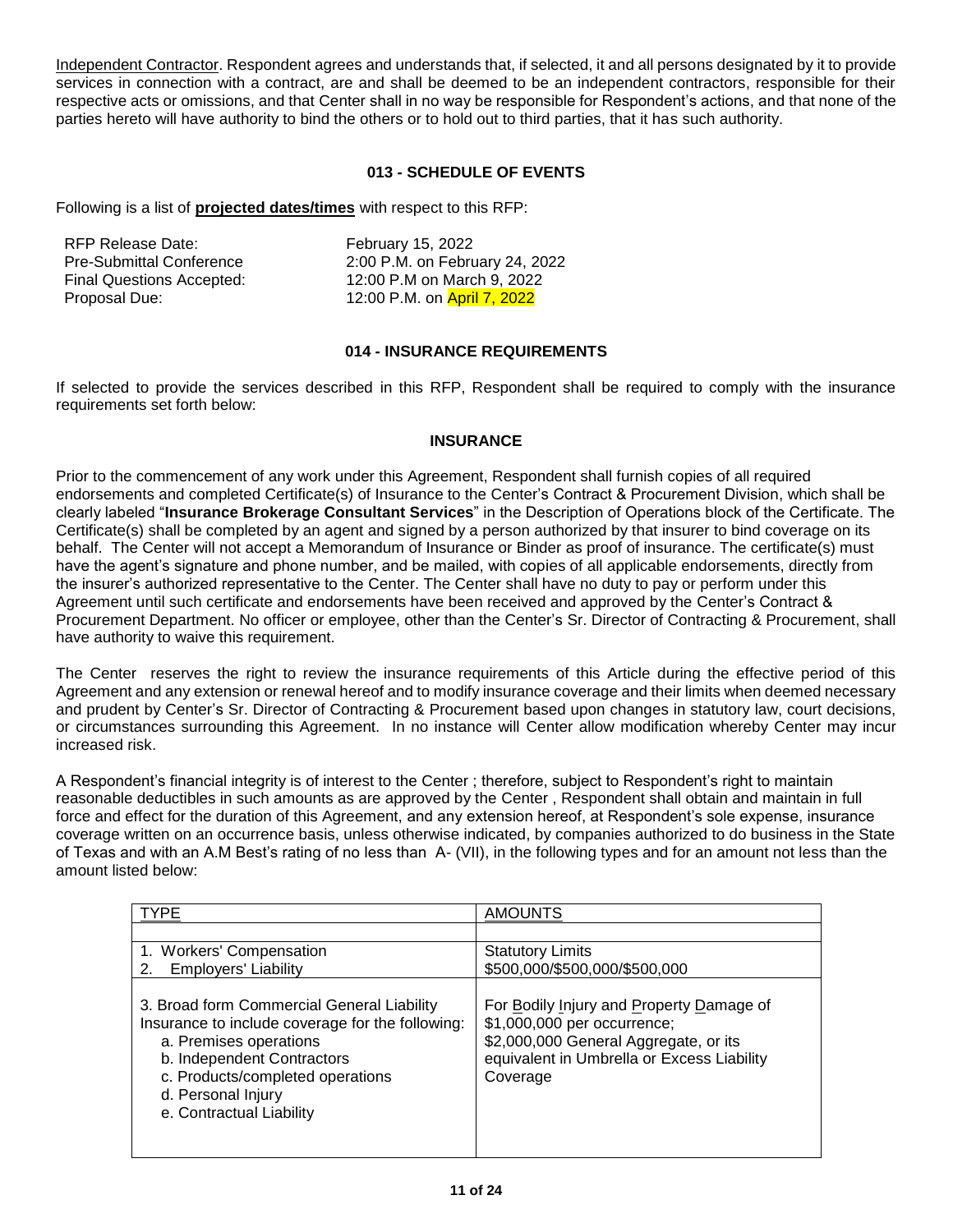| 4. Business Automobile Liability | Combined Single Limit for Bodily Injury and |
|----------------------------------|---------------------------------------------|
| a. Owned/leased vehicles         | Property Damage of \$1,000,000 per          |
| b. Non-owned vehicles            | occurrence                                  |
| c. Hired Vehicles                |                                             |

Respondent agrees to require, by written contract, that all subcontractors providing goods or services hereunder obtain the same insurance coverage required of Respondent herein, and provide a certificate of insurance and endorsement that names the Respondent and the Center of Health Care Services as additional insured. Respondent shall provide the CENTER with said certificate and endorsement prior to the commencement of any work by the subcontractor. This provision may be modified by Center's Director of Contracting & Procurement, when deemed necessary and prudent, based upon changes in statutory law, court decisions, or circumstances surrounding this agreement. Such modification may be enacted by letter signed by Center's Director of Contracting & Procurement, which shall become a part of the contract for all purposes.

As they apply to the limits required by the Center, the Center shall be entitled, upon request and without expense, to receive copies of the policies, declaration page, and all endorsements thereto and may require the deletion, revision, or modification of particular policy terms, conditions, limitations, or exclusions (except where policy provisions are established by law or regulation binding upon either of the parties hereto or the underwriter of any such policies). Respondent shall be required to comply with any such requests and shall submit a copy of the replacement certificate of insurance to Center at the address provided below within 10 days of the requested change. Respondent shall pay any costs incurred resulting from said changes.

> Center for Health Care Services Attn: Contracting & Procurement Division 6800 Park Ten Blvd. Suite 200-S San Antonio, Texas 78213

Respondent agrees that with respect to the above required insurance, all insurance policies are to contain or be endorsed to contain the following provisions:

- Name the Center , its Board of Trustees, employees, and volunteers as additional insured by endorsement, as respects operations and activities of, or on behalf of, the named insured performed under contract with the Center , with the exception of the workers' compensation and professional liability policies;
- Provide for an endorsement that the "other insurance" clause shall not apply to the Center for Health Care Services where the Center is an additional insured shown on the policy;
- Workers' compensation, employers' liability, general liability and automobile liability policies will provide a waiver of subrogation in favor of the Center.
- Provide advance written notice directly to Center of any suspension, cancellation, non-renewal or material change in coverage, and not less than ten (10) calendar days advance notice for nonpayment of premium.

Within five (5) calendar days of a suspension, cancellation or non-renewal of coverage, Respondent shall provide a replacement Certificate of Insurance and applicable endorsements to Center. Center shall have the option to suspend Respondent's performance should there be a lapse in coverage at any time during this contract. Failure to provide and to maintain the required insurance shall constitute a material breach of this Agreement.

In addition to any other remedies the Center may have upon Respondent's failure to provide and maintain any insurance or policy endorsements to the extent and within the time herein required, the Center shall have the right to order Respondent to stop work hereunder, and/or withhold any payment(s) which become due to Respondent hereunder until Respondent demonstrates compliance with the requirements hereof.

Nothing herein contained shall be construed as limiting in any way the extent to which Respondent may be held responsible for payments of damages to persons or property resulting from Respondent's or its subcontractors' performance of the work covered under this Agreement.

It is agreed that Respondent's insurance shall be deemed primary and non-contributory with respect to any insurance or self insurance carried by the Center for Health Care Services for liability arising out of operations under this Agreement.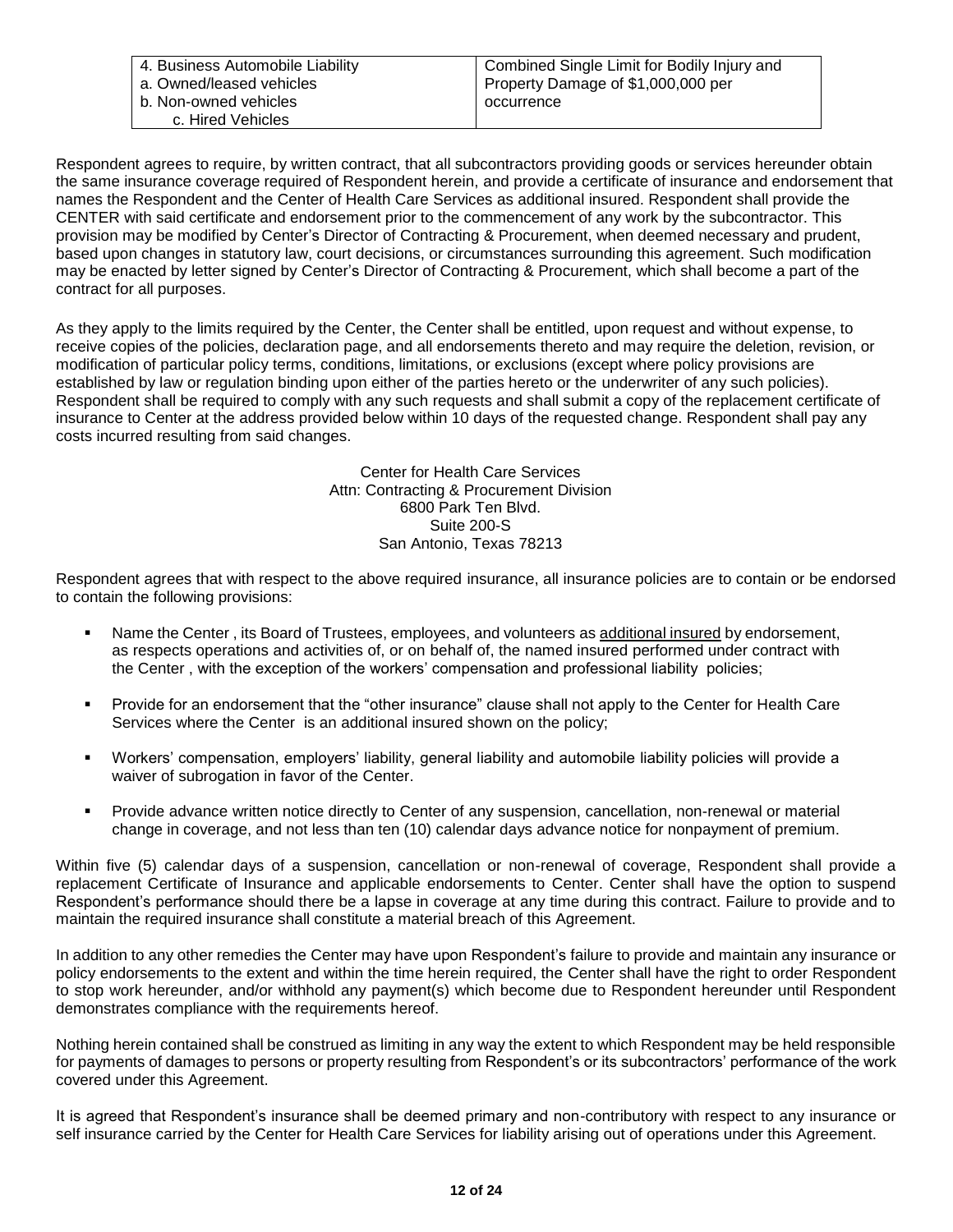It is understood and agreed that the insurance required is in addition to and separate from any other obligation contained in this Agreement and that no claim or action by or on behalf of the Center shall be limited to insurance coverage provided.

Respondent and any Subcontractors are responsible for all damage to their own equipment and/or property.

## **INDEMNIFICATION REQUIREMENTS**

If selected to provide the services described in this RFP, Respondent shall be required to comply with the indemnification requirements set forth below:

#### **INDEMNIFICATION**

**RESPONDENT covenants and agrees to FULLY INDEMNIFY, DEFEND and HOLD HARMLESS, the CENTER and the employees, officers, trustees, volunteers and representatives of the CENTER , individually and collectively, from and against any and all costs, claims, liens, damages, losses, expenses, fees, fines, penalties, proceedings, actions, demands, causes of action, liability and suits of any kind and nature, including but not limited to, personal or bodily injury, death and property damage, made upon the CENTER directly or indirectly arising out of, resulting from or related to RESPONDENT' activities under this Agreement, including any acts or omissions of RESPONDENT, any agent, officer, trustees, representative, employee, respondent or subcontractor of RESPONDENT, and their respective officers, agents employees, directors and representatives while in the exercise of the rights or performance of the duties under this Agreement. The indemnity provided for in this paragraph shall not apply to any liability resulting from the negligence of CENTER, its officers or employees, in instances where such negligence causes personal injury, death, or property damage. IN THE EVENT RESPONDENT AND CENTER ARE FOUND JOINTLY LIABLE BY A COURT OF COMPETENT JURISDICTION, LIABILITY SHALL BE APPORTIONED COMPARATIVELY IN ACCORDANCE WITH THE LAWS FOR THE STATE OF TEXAS, WITHOUT, HOWEVER, WAIVING ANY GOVERNMENTAL IMMUNITY AVAILABLE TO THE CENTER UNDER TEXAS LAW AND WITHOUT WAIVING ANY DEFENSES OF THE PARTIES UNDER TEXAS LAW.**

The provisions of this INDEMNITY are solely for the benefit of the parties hereto and not intended to create or grant any rights, contractual or otherwise, to any other person or entity. RESPONDENT shall advise the CENTER in writing within 24 hours of any claim or demand against the CENTER or RESPONDENT known to RESPONDENT related to or arising out of RESPONDENT' activities under this AGREEMENT and shall see to the investigation and defense of such claim or demand at RESPONDENT's cost. The CENTER shall have the right, at its option and at its own expense, to participate in such defense without relieving RESPONDENT of any of its obligations under this paragraph.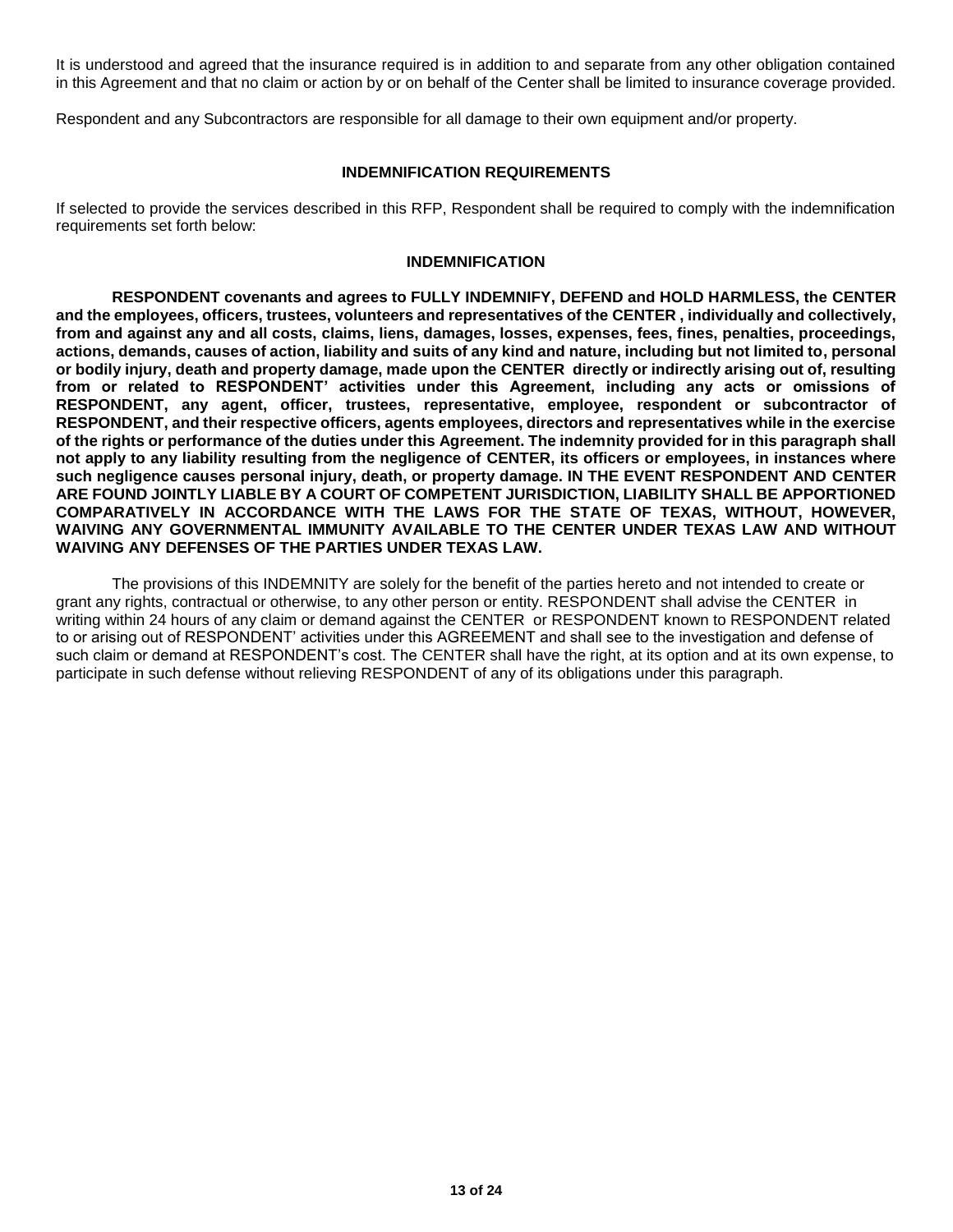#### **015 - RFP ATTACHMENTS**

#### **RFP ATTACHMENT A, PART ONE**

# **GENERAL INFORMATION FORM**

## <span id="page-13-0"></span>**1. Respondent Information:** Provide the following information regarding the Respondent.

Please tell us about your Business. If your Business is affiliated with a large firm that includes multiple teams around the country, please tell us about your local team/operation.

| Respondent Name:<br>(NOTE: Give exact legal name as it will appear on the contract, if awarded.)                                                                                                                                                  |
|---------------------------------------------------------------------------------------------------------------------------------------------------------------------------------------------------------------------------------------------------|
| Doing Business As: (other business name, if applicable): _______________________                                                                                                                                                                  |
|                                                                                                                                                                                                                                                   |
|                                                                                                                                                                                                                                                   |
|                                                                                                                                                                                                                                                   |
|                                                                                                                                                                                                                                                   |
|                                                                                                                                                                                                                                                   |
| Provide the number of years in business under present name: _____________________                                                                                                                                                                 |
| Social Security Number or Federal Employer Identification Number: _______________                                                                                                                                                                 |
| Texas Comptroller's Taxpayer Number, if applicable:<br>(NOTE: This 11-digit number is sometimes referred to as the Comptroller's TIN or TID.)                                                                                                     |
|                                                                                                                                                                                                                                                   |
| Is Business a certified HUB, SBE, M/WBE, or VBE? ___ Yes ___ NO<br>If yes, please attach all applicable current certifications.                                                                                                                   |
| Business Structure: Check the box that indicates the business structure of the Respondent.                                                                                                                                                        |
| __Individual or Sole Proprietorship If checked, list Assumed Name, if any: ________________________<br>__ Partnership<br>___Corporation<br>If checked, check one:<br>___For-Profit<br>___Domestic<br>___ Nonprofit<br>Also, check one:<br>Foreign |
| List the name and business address of each person or legal entity, which has a 10% or more ownership or control<br>interest in the Business (attach additional pages as necessary).                                                               |
| Job Title:                                                                                                                                                                                                                                        |

(NOTE: This RFP solicits proposals to provide services under a contract which has been identified as "High Profile". Therefore, Respondent must provide the name of person that will sign the contract for the Respondent, if awarded.)

Provide any other names under which Respondent has operated within the last 10 years and length of time under for each:

\_\_\_\_\_\_\_\_\_\_\_\_\_\_\_\_\_\_\_\_\_\_\_\_\_\_\_\_\_\_\_\_\_\_\_\_\_\_\_\_\_\_\_\_\_\_\_\_\_\_\_\_\_\_\_\_\_\_\_\_\_\_\_\_\_\_\_\_\_\_\_\_ \_\_\_\_\_\_\_\_\_\_\_\_\_\_\_\_\_\_\_\_\_\_\_\_\_\_\_\_\_\_\_\_\_\_\_\_\_\_\_\_\_\_\_\_\_\_\_\_\_\_\_\_\_\_\_\_\_\_\_\_\_\_\_\_\_\_\_\_\_\_\_\_ \_\_\_\_\_\_\_\_\_\_\_\_\_\_\_\_\_\_\_\_\_\_\_\_\_\_\_\_\_\_\_\_\_\_\_\_\_\_\_\_\_\_\_\_\_\_\_\_\_\_\_\_\_\_\_\_\_\_\_\_\_\_\_\_\_\_\_\_\_\_\_\_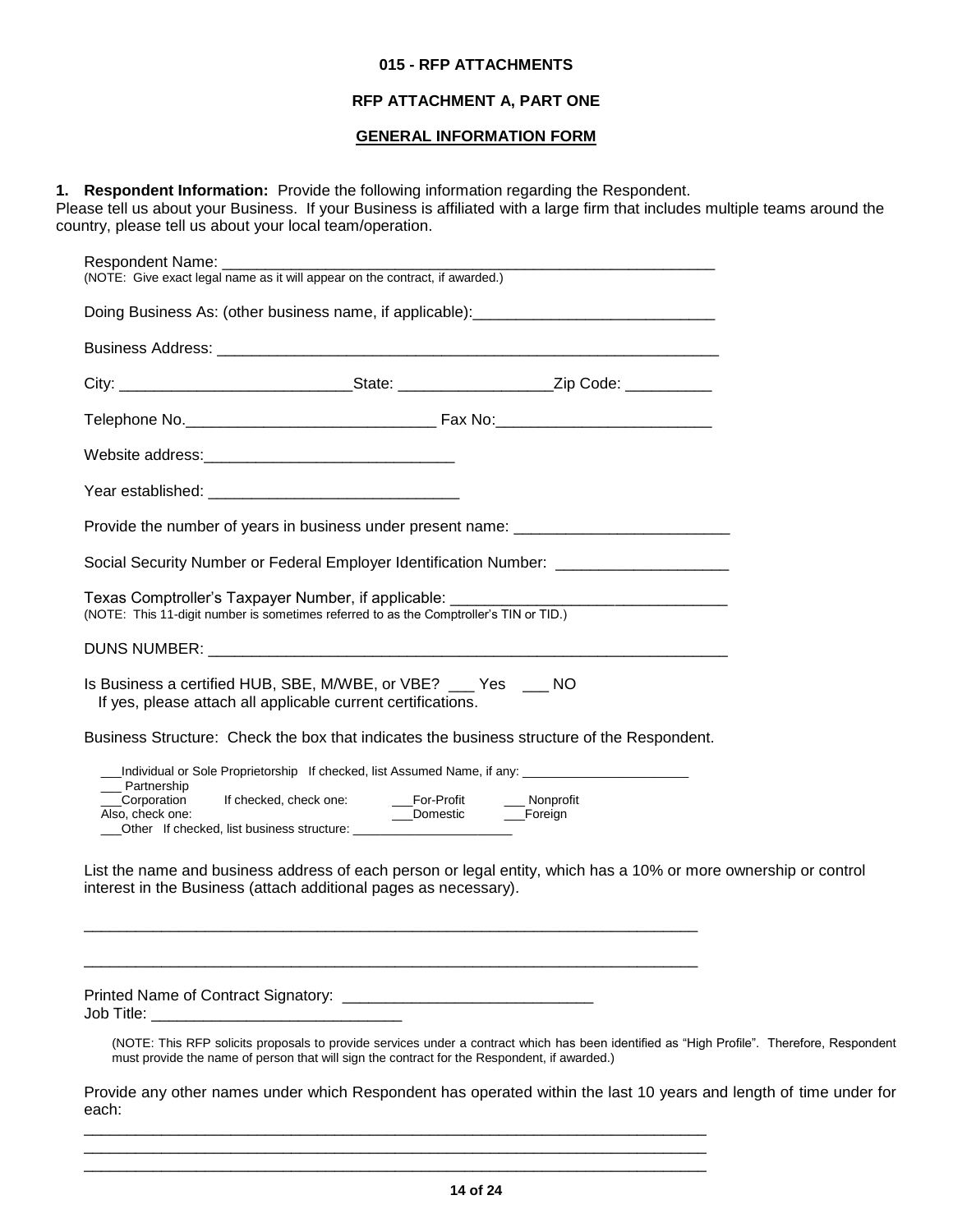|                                | Provide address of office from which this project would be managed:                                                                                                                                                                                                                                                                                                |  |  |
|--------------------------------|--------------------------------------------------------------------------------------------------------------------------------------------------------------------------------------------------------------------------------------------------------------------------------------------------------------------------------------------------------------------|--|--|
|                                |                                                                                                                                                                                                                                                                                                                                                                    |  |  |
|                                | Annual Gross Revenue: __ \$100 K or less __ \$101K-\$500K __\$501K-900K __\$901K-\$2.5M __\$2.5 M or more                                                                                                                                                                                                                                                          |  |  |
|                                |                                                                                                                                                                                                                                                                                                                                                                    |  |  |
|                                | Total Number of Current Clients/Customers: ______________________                                                                                                                                                                                                                                                                                                  |  |  |
|                                | Name of principal financial institution for financial responsibility reference.                                                                                                                                                                                                                                                                                    |  |  |
|                                |                                                                                                                                                                                                                                                                                                                                                                    |  |  |
| City and State: ________       |                                                                                                                                                                                                                                                                                                                                                                    |  |  |
|                                |                                                                                                                                                                                                                                                                                                                                                                    |  |  |
| 2.<br>meetings.                | <b>Contact Information:</b> List the one person who the Center may contact concerning your proposal or setting dates for                                                                                                                                                                                                                                           |  |  |
|                                |                                                                                                                                                                                                                                                                                                                                                                    |  |  |
|                                |                                                                                                                                                                                                                                                                                                                                                                    |  |  |
|                                |                                                                                                                                                                                                                                                                                                                                                                    |  |  |
|                                |                                                                                                                                                                                                                                                                                                                                                                    |  |  |
|                                |                                                                                                                                                                                                                                                                                                                                                                    |  |  |
| 3.<br>$Yes \_\_\_$ No $\_\_\_$ | Does Respondent anticipate any mergers, transfer of organization ownership, management reorganization, or<br>departure of key personnel within the next twelve (12) months?<br>List the name and business address of each person or legal entity, which has a 10% or more ownership or control<br>interest in the Business (attach additional pages as necessary). |  |  |
|                                | Name of principal financial institution for financial responsibility reference.                                                                                                                                                                                                                                                                                    |  |  |
|                                |                                                                                                                                                                                                                                                                                                                                                                    |  |  |
|                                |                                                                                                                                                                                                                                                                                                                                                                    |  |  |
| City and State: __________     |                                                                                                                                                                                                                                                                                                                                                                    |  |  |
|                                |                                                                                                                                                                                                                                                                                                                                                                    |  |  |
|                                |                                                                                                                                                                                                                                                                                                                                                                    |  |  |
|                                | Is Respondent authorized and/or licensed to do business in Texas?                                                                                                                                                                                                                                                                                                  |  |  |
| <b>Yes</b>                     | No ______ If "Yes", list authorizations/licenses.                                                                                                                                                                                                                                                                                                                  |  |  |
|                                |                                                                                                                                                                                                                                                                                                                                                                    |  |  |

\_\_\_\_\_\_\_\_\_\_\_\_\_\_\_\_\_\_\_\_\_\_\_\_\_\_\_\_\_\_\_\_\_\_\_\_\_\_\_\_\_\_\_\_\_\_\_\_\_\_\_\_\_\_\_\_\_\_\_\_\_\_\_\_\_\_\_\_\_\_\_\_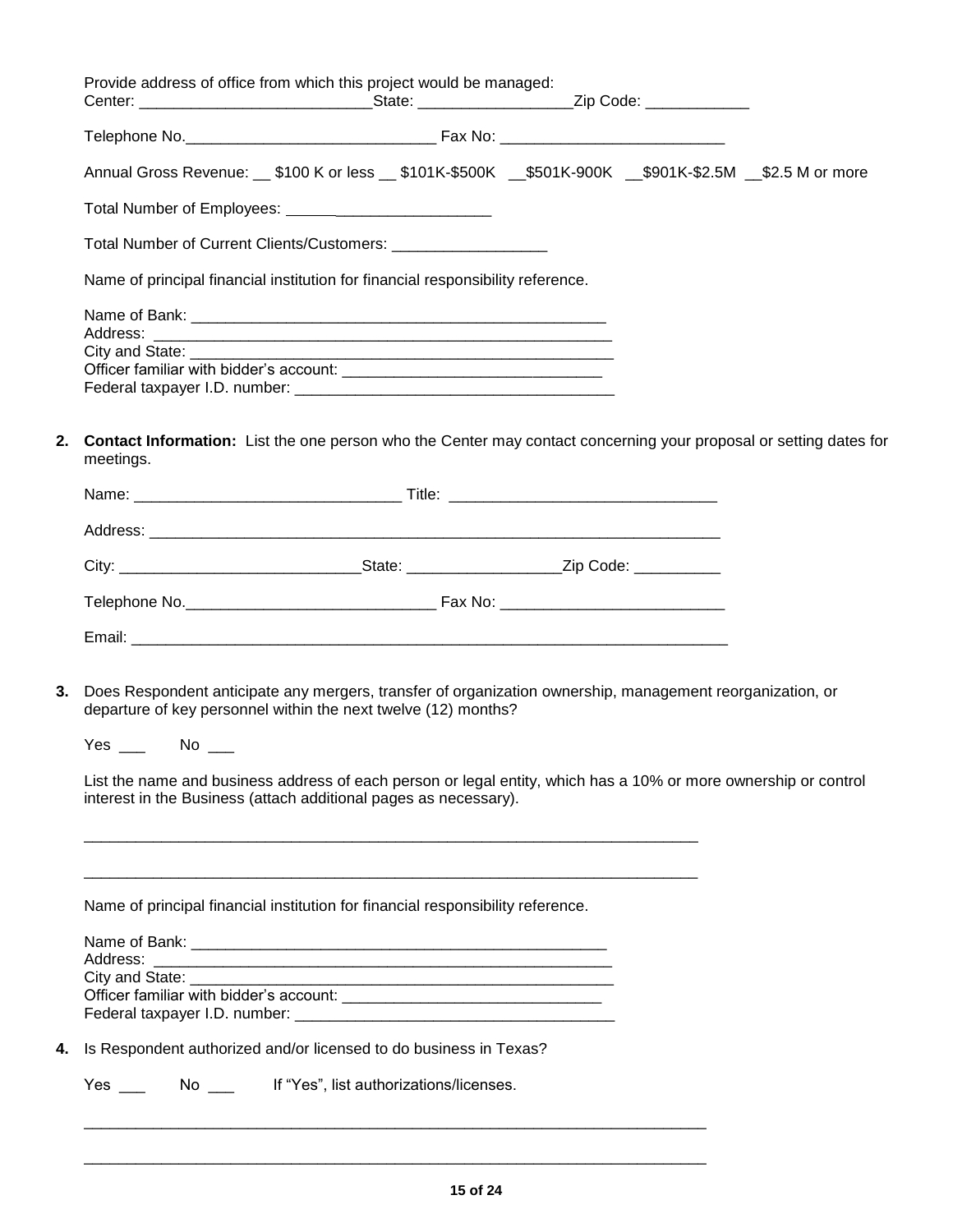**5.** Where is the Respondent's corporate headquarters located? \_\_\_\_\_\_\_\_\_\_\_\_\_\_\_\_\_\_

**6. Local/County Operation**: Does the Respondent have an office located in San Antonio, Texas?

Yes \_\_\_ No \_\_\_ If "Yes", respond to a and b below:

a. How long has the Respondent conducted business from its San Antonio office?

Years Months

b. State the number of full-time employees at the San Antonio office.

If "No", indicate if Respondent has an office located within Bexar County, Texas:

Yes \_\_\_ No \_\_ If "Yes", respond to c and d below:

c. How long has the Respondent conducted business from its Bexar County office?

Years \_\_\_\_\_\_\_\_\_\_ Months\_\_\_\_\_\_\_\_

d. State the number of full-time employees at the Bexar County office.

\_\_\_\_\_\_\_\_\_\_\_\_\_\_\_\_\_\_\_\_\_\_\_\_\_\_\_\_\_\_\_\_\_\_\_\_\_\_\_\_\_\_\_\_\_\_\_\_\_\_\_\_\_\_\_\_\_\_\_\_\_\_\_\_\_\_\_\_\_\_\_\_

\_\_\_\_\_\_\_\_\_\_\_\_\_\_\_\_\_\_\_\_\_\_\_\_\_\_\_\_\_\_\_\_\_\_\_\_\_\_\_\_\_\_\_\_\_\_\_\_\_\_\_\_\_\_\_\_\_\_\_\_\_\_\_\_\_\_\_\_\_\_\_\_

\_\_\_\_\_\_\_\_\_\_\_\_\_\_\_\_\_\_\_\_\_\_\_\_\_\_\_\_\_\_\_\_\_\_\_\_\_\_\_\_\_\_\_\_\_\_\_\_\_\_\_\_\_\_\_\_\_\_\_\_\_\_\_\_\_\_\_\_\_\_\_

\_\_\_\_\_\_\_\_\_\_\_\_\_\_\_\_\_\_\_\_\_\_\_\_\_\_\_\_\_\_\_\_\_\_\_\_\_\_\_\_\_\_\_\_\_\_\_\_\_\_\_\_\_\_\_\_\_\_\_\_\_\_\_\_\_\_\_\_\_\_\_

7. **Debarment/Suspension Information**: Has the Respondent or any of its principals been debarred or suspended from contracting with any public entity?

Yes \_\_\_ No \_\_\_ If "Yes", identify the public entity and the name and current phone number of a representative of the public entity familiar with the debarment or suspension, and state the reason for or circumstances surrounding the debarment or suspension, including but not limited to the period of time for such debarment or suspension.

Are there any proceedings relating to the Business' responsibility, debarment, suspension, voluntary exclusion or qualification to receive a public contract?\_\_\_ Yes \_\_\_ No

If "Yes", state the name of the individual, organization contracted with and reason for proceedings.

8. **Surety Information**: Has the Respondent ever had a bond or surety canceled or forfeited?

\_\_\_\_\_\_\_\_\_\_\_\_\_\_\_\_\_\_\_\_\_\_\_\_\_\_\_\_\_\_\_\_\_\_\_\_\_\_\_\_\_\_\_\_\_\_\_\_\_\_\_\_\_\_\_\_\_\_\_\_\_\_\_\_\_\_\_\_\_\_\_\_

\_\_\_\_\_\_\_\_\_\_\_\_\_\_\_\_\_\_\_\_\_\_\_\_\_\_\_\_\_\_\_\_\_\_\_\_\_\_\_\_\_\_\_\_\_\_\_\_\_\_\_\_\_\_\_\_\_\_\_\_\_\_\_\_\_\_\_\_\_\_\_\_

Yes \_\_\_ No \_\_ If "Yes", state the name of the bonding company, date, amount of bond and reason for such cancellation or forfeiture.

\_\_\_\_\_\_\_\_\_\_\_\_\_\_\_\_\_\_\_\_\_\_\_\_\_\_\_\_\_\_\_\_\_\_\_\_\_\_\_\_\_\_\_\_\_\_\_\_\_\_\_\_\_\_\_\_\_\_\_\_\_\_\_\_\_\_\_\_\_\_\_\_

9. **Bankruptcy Information**: Has the Respondent ever been declared bankrupt or filed for protection from creditors under state or federal proceedings?

Yes \_\_\_ No \_\_ If "Yes", state the date, court, jurisdiction, cause number, amount of liabilities and amount of assets. \_\_\_\_\_\_\_\_\_\_\_\_\_\_\_\_\_\_\_\_\_\_\_\_\_\_\_\_\_\_\_\_\_\_\_\_\_\_\_\_\_\_\_\_\_\_\_\_\_\_\_\_\_\_\_\_\_\_\_\_\_\_\_\_\_\_\_\_\_\_\_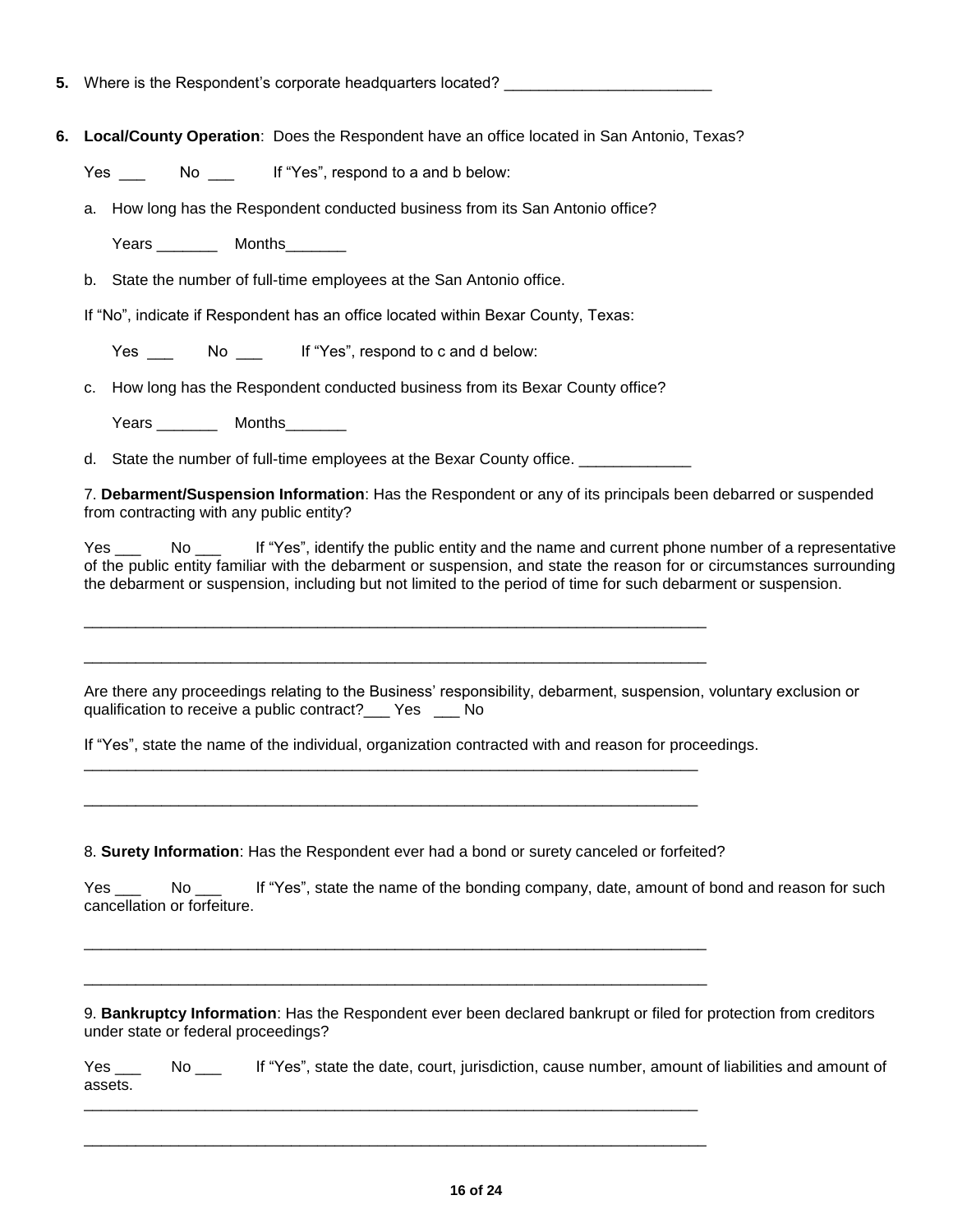10. **Disciplinary Action:** Has the Respondent ever received any disciplinary action, or any pending disciplinary action, from any regulatory bodies or professional organizations?

Yes No If "Yes", state the name of the regulatory body or professional organization, date and reason for disciplinary or impending disciplinary action.

## 11. **Previous Contracts:**

a. Has the Respondent ever failed to complete any contract awarded?

\_\_\_\_\_\_\_\_\_\_\_\_\_\_\_\_\_\_\_\_\_\_\_\_\_\_\_\_\_\_\_\_\_\_\_\_\_\_\_\_\_\_\_\_\_\_\_\_\_\_\_\_\_\_\_\_\_\_\_\_\_\_\_\_\_\_\_\_\_\_\_\_

\_\_\_\_\_\_\_\_\_\_\_\_\_\_\_\_\_\_\_\_\_\_\_\_\_\_\_\_\_\_\_\_\_\_\_\_\_\_\_\_\_\_\_\_\_\_\_\_\_\_\_\_\_\_\_\_\_\_\_\_\_\_\_\_\_\_\_\_\_\_\_\_

\_\_\_\_\_\_\_\_\_\_\_\_\_\_\_\_\_\_\_\_\_\_\_\_\_\_\_\_\_\_\_\_\_\_\_\_\_\_\_\_\_\_\_\_\_\_\_\_\_\_\_\_\_\_\_\_\_\_\_\_\_\_\_\_\_\_\_\_\_\_\_

\_\_\_\_\_\_\_\_\_\_\_\_\_\_\_\_\_\_\_\_\_\_\_\_\_\_\_\_\_\_\_\_\_\_\_\_\_\_\_\_\_\_\_\_\_\_\_\_\_\_\_\_\_\_\_\_\_\_\_\_\_\_\_\_\_\_\_\_\_\_\_

\_\_\_\_\_\_\_\_\_\_\_\_\_\_\_\_\_\_\_\_\_\_\_\_\_\_\_\_\_\_\_\_\_\_\_\_\_\_\_\_\_\_\_\_\_\_\_\_\_\_\_\_\_\_\_\_\_\_\_\_\_\_\_\_\_\_\_\_\_\_\_

\_\_\_\_\_\_\_\_\_\_\_\_\_\_\_\_\_\_\_\_\_\_\_\_\_\_\_\_\_\_\_\_\_\_\_\_\_\_\_\_\_\_\_\_\_\_\_\_\_\_\_\_\_\_\_\_\_\_\_\_\_\_\_\_\_\_\_\_\_\_\_

\_\_\_\_\_\_\_\_\_\_\_\_\_\_\_\_\_\_\_\_\_\_\_\_\_\_\_\_\_\_\_\_\_\_\_\_\_\_\_\_\_\_\_\_\_\_\_\_\_\_\_\_\_\_\_\_\_\_\_\_\_\_\_\_\_\_\_\_\_\_\_

\_\_\_\_\_\_\_\_\_\_\_\_\_\_\_\_\_\_\_\_\_\_\_\_\_\_\_\_\_\_\_\_\_\_\_\_\_\_\_\_\_\_\_\_\_\_\_\_\_\_\_\_\_\_\_\_\_\_\_\_\_\_\_\_\_\_\_\_\_\_\_

Yes No If "Yes", state the name of the organization contracted with, services contracted, date, contract amount and reason for failing to complete the contract.

b. Has any officer or partner proposed for this assignment ever been an officer or partner of some other organization that

failed to complete a contract?

Yes \_\_\_ No \_\_\_ If "Yes", state the name of the individual, organization contracted with, services contracted, date, contract amount and reason for failing to complete the contract.

c. Has any officer or partner proposed for this assignment ever failed to complete a contract handled in his or her own name?

Yes \_\_\_ No \_\_\_ If "Yes", state the name of the individual, organization contracted with, services contracted, date, contract amount and reason for failing to complete the contract.

d. Have liquidated damages or penalty provisions been assessed against the Business for failure to complete the work on time or for any other reason? Yes No

## **12. Background Checks:**

Has the Respondent has completed criminal history background checks on all current employees? Yes or No (circle one)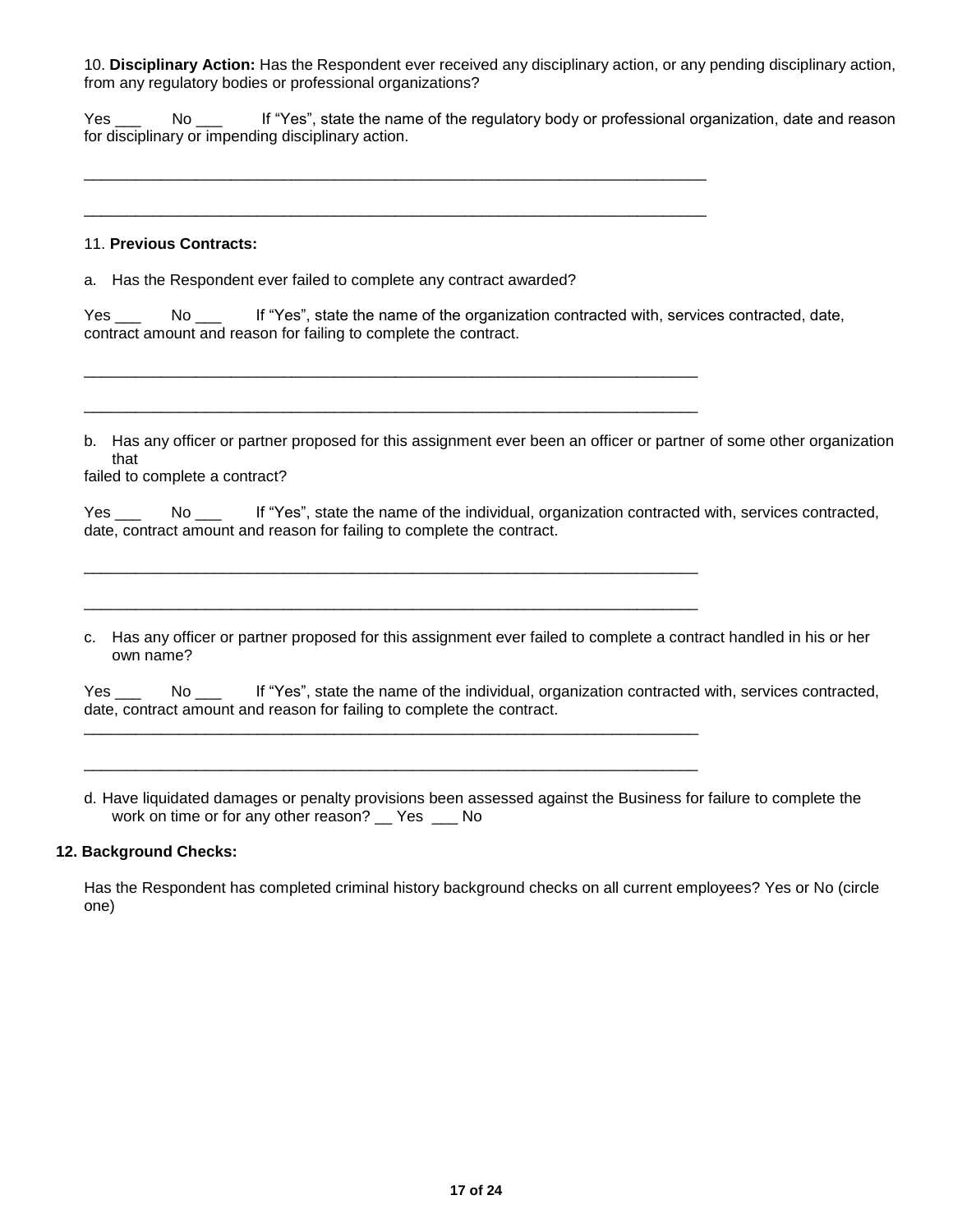# **REFERENCES**

Provide three (3) references, that Respondent has provided services related to the RFP Scope of Services to within the past three (3) years. The contact person named should be familiar with the day-to-day management of the contract and be willing to respond to questions regarding the type, level, and quality of service provided.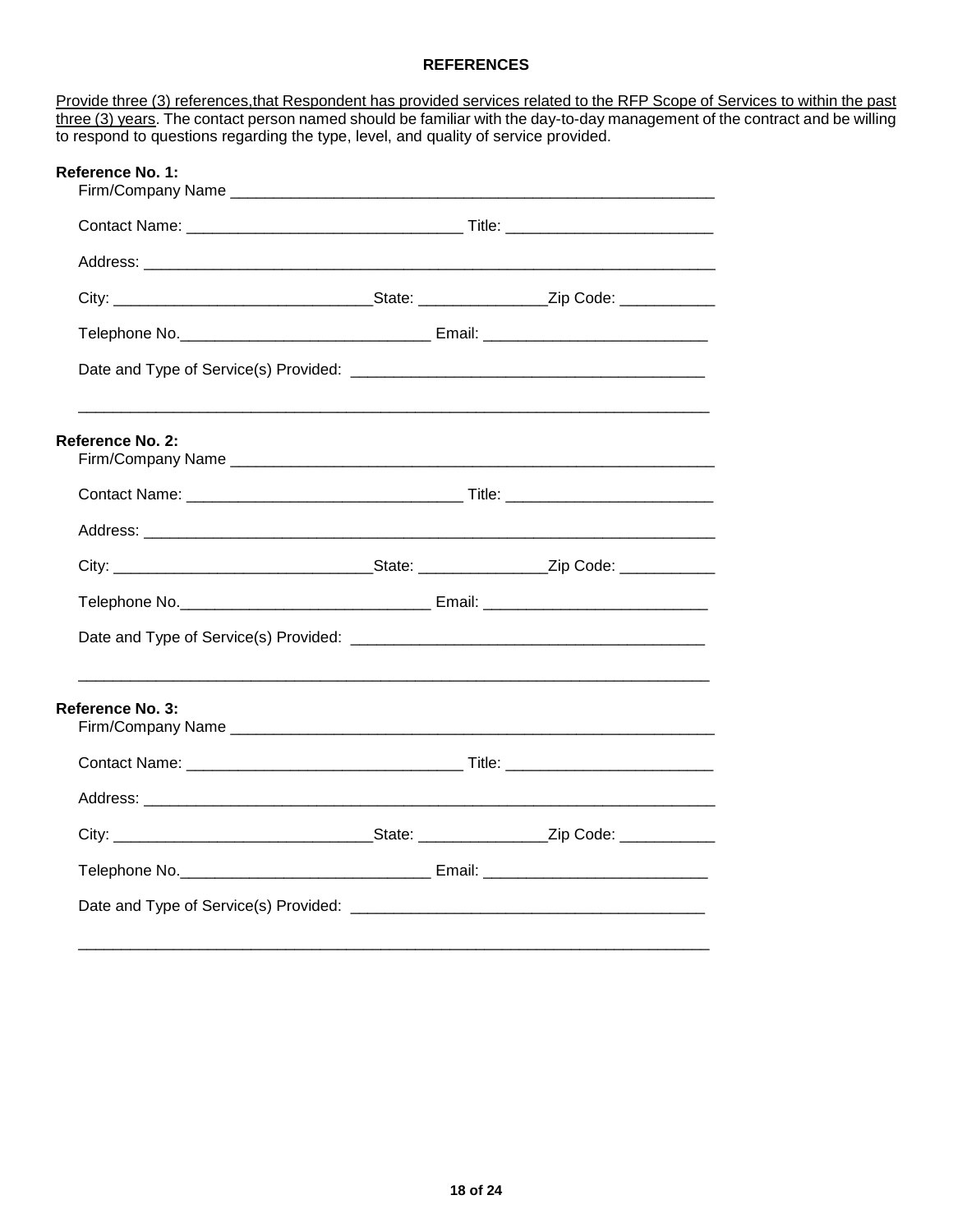## **RFP ATTACHMENT A, PART TWO**

#### **EXPERIENCE, BACKGROUND, QUALIFICATIONS**

Prepare and submit narrative responses to address the following items. If Respondent is proposing as a team or joint venture, provide the same information for each member of the team or joint venture.

1. Background of Respondent and support personnel, including professional qualifications and length of time working in Respondent's capacity. Include résumés.

2. Relevant experience of Respondent as it relates to the scope of services contemplated by the RFP.

3. Specific experience with public/private entity clients.

4. Other resources, including total number of employees, number and location of offices, number and types of equipment available to support this project.

5. Identify the number and professional qualifications (to include licenses, certifications, associations) of staff to be assigned to the project and relevant experience on projects of similar size and scope.

6. State the primary work assignment and the percentage of time key personnel will devote to the project if awarded the contract.

7. Additional Information. Identify any additional skills, experiences, qualifications, and/or other relevant information about the Respondent's qualifications.

8. Brochures: Include brochures and other relevant information about Respondent you wish the Center to consider in its selection.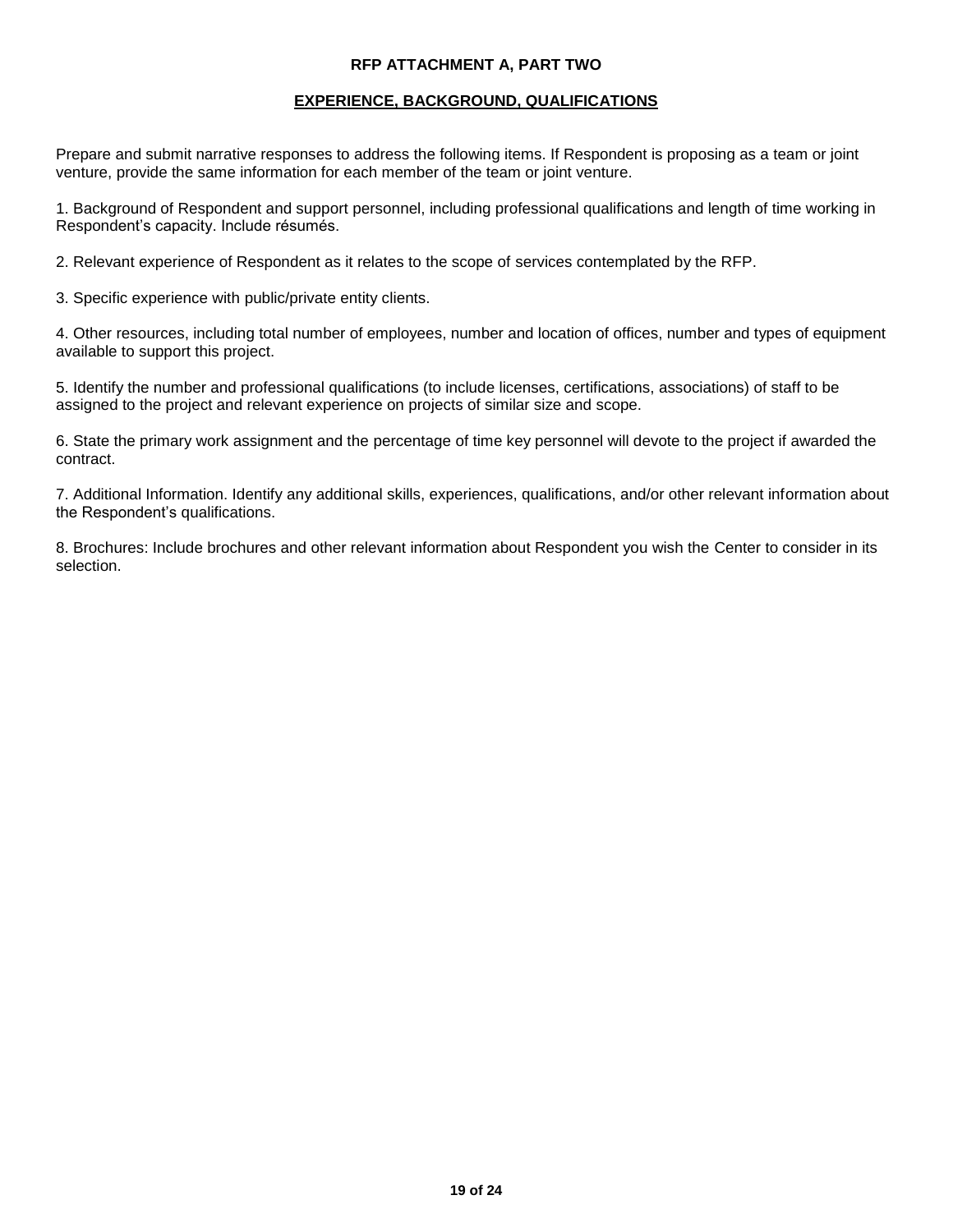# **RFP ATTACHMENT A, PART THREE**

# **PROPOSED PLAN**

Prepare and submit the following items.

- 1. Provide a description of your firm's understanding of the project and a detailed description of how your firm will provide services per scope of services. Discuss your firm's methodologies used and/or approaches taken. Indicate features, skills, and/or services which distinguish your firm and make it the better choice for the Center.
- 2. Provide Strategies and demonstrable results in developing and negotiating networks, discounts and companies underwriting lines of coverage
- 3. Describe technology capabilities including electronic enrollment, claims processing, reporting and invoice reconciliation. Include information on any existing relationships with HRIS providers.
- 4. Provide implementation/conversion and enrollment process, timelines and resources; claims problem resolution procedures.
- 5. Describe capabilities and services available to help keep employer strategically positioned for changes in benefits legislation and proactively compliant.
- 6. Provide detailed description of qualifications, experience, ratings and administrative service capabilities of all parties potentially being recommended to participate in plan offerings.
- 7. Provide provision of compliance/regulatory services, including ACA and ERISA requirements.
- 8. Detail any litigation or investigation by a regulatory authority to which your firm and/or employees have been a party in the last three years related to the services solicited in this RFP (if none, please state so).
- 9. Indicate how the resources of your firm will be allocated for this project (e.g., number and type of personnel allocated by hours).
- 10. Technology Plan: The Respondent shall indicate how they will utilize technology to improve service and quality of their operations.
- 11. Reporting Plan: The Respondent shall indicate how they will utilize reports to inform Center of metrics.
- 12. Provide a project schedule identifying start and end dates include milestones, submittal of deliverables, and each task required for the successful and timely completion of the project.
- 13. Additional Information Provide any additional plans and/or relevant information about Respondent's approach to providing the required services.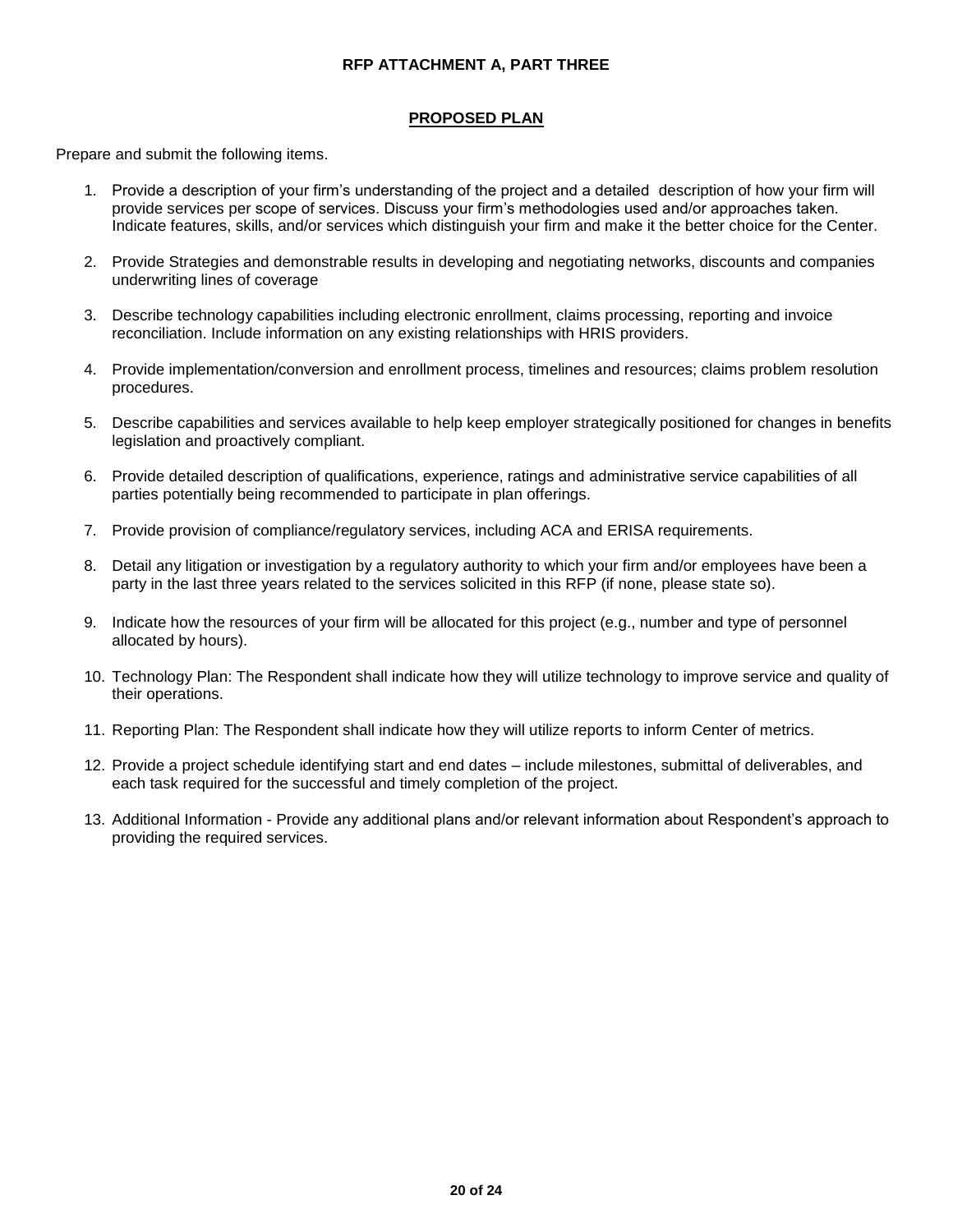# **RFP ATTACHMENT B**

#### **PRICE SCHEDULE**

The proposal should include all fees to provide services listed in this RFP.

Contractor understands and agrees that this is a firm fixed price contract for the duration of the contract and that there shall be no allowances or reimbursement for any cost whatsoever except as otherwise explicitly provided in this RFP.

NOTE: The CENTER does not pay sales or use tax and such taxes cannot be passed on to the CENTER in any form.

| <b>Service</b>                                 | Price per Year (flat fee) |
|------------------------------------------------|---------------------------|
| <b>Brokerage Consultant</b><br><b>Services</b> | \$                        |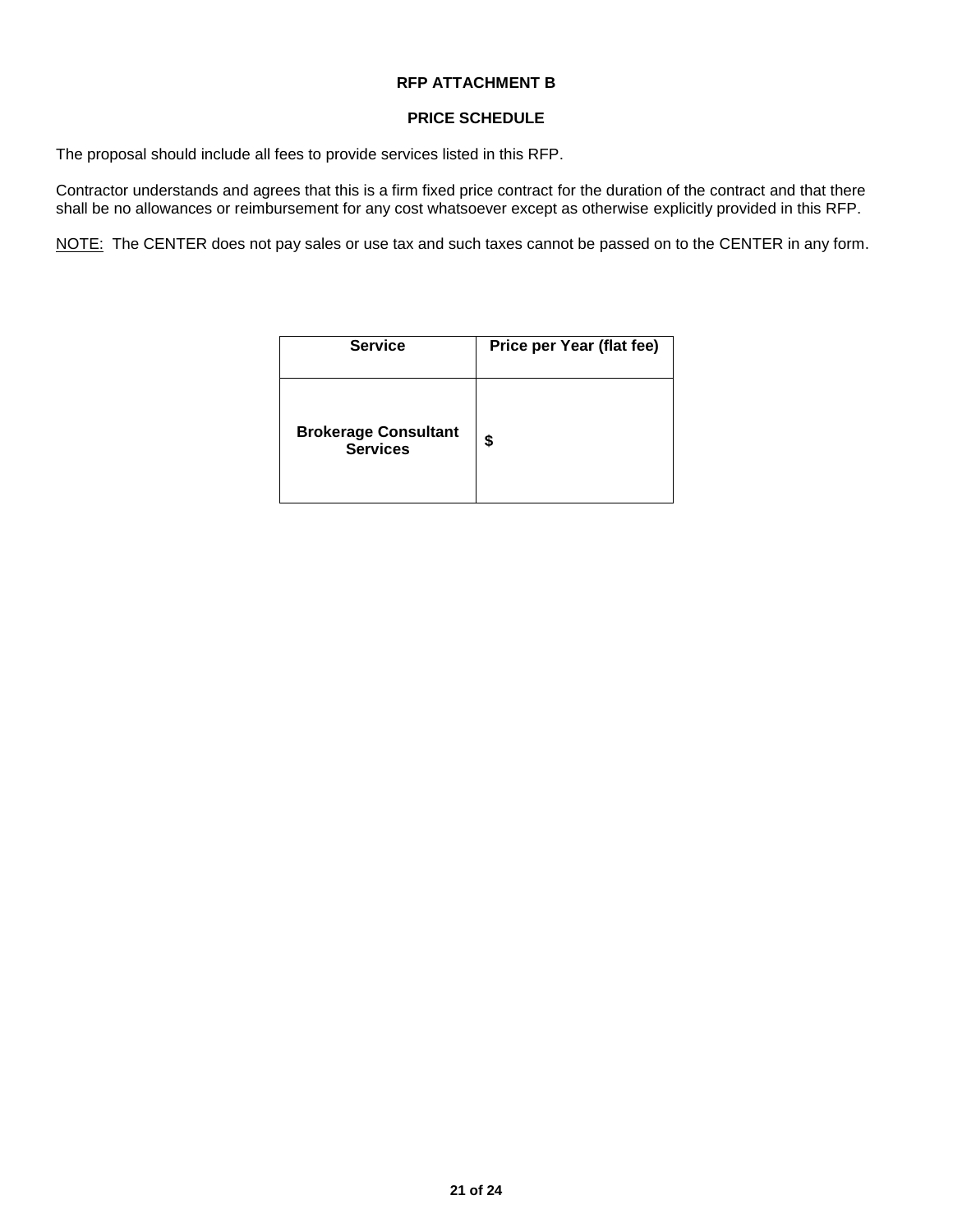# **RFP ATTACHMENT C**

# **Exceptions**

Any exception to an item in the solicitation must be clearly set out and fully explained as to why the proposer is taking exception. Be specific as to the reasons for the exception.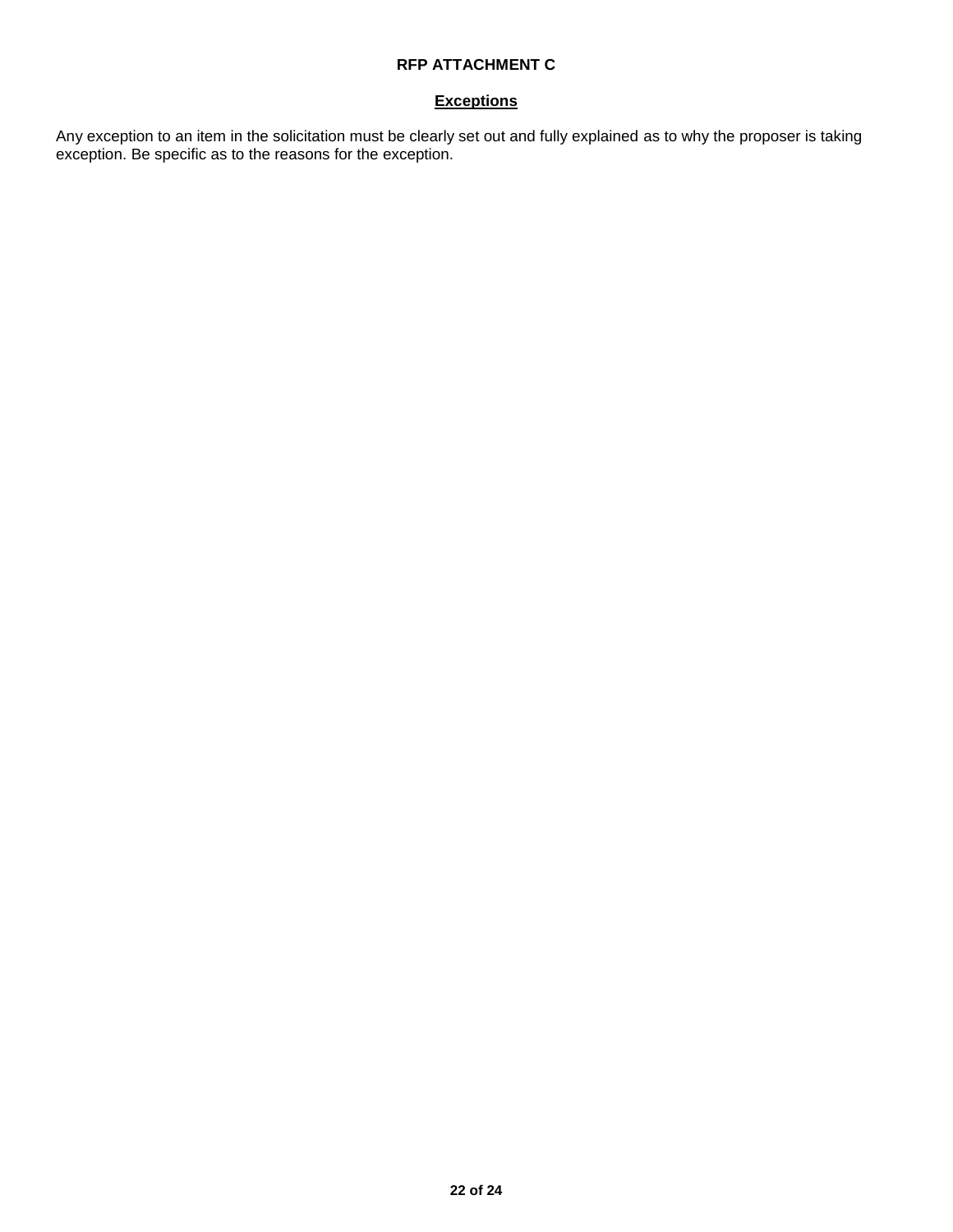# **RFP ATTACHMENT D**

# **SIGNATURE PAGE**

I, individually and on behalf of the business named above, do by my signature below certify that the information provided in this questionnaire is true and correct and I am authorized to bind the Proposer contractually. I understand that if the information provided herein contains any false statements or any misrepresentations: 1) The CENTER will have the grounds to terminate any or all contracts which the CENTER has or may have with the business; 2) The CENTER may disqualify the business named above from consideration for contracts and may remove the business from the CENTER'S bidders list; or/and 3) The CENTER may have grounds for initiating legal action under federal, state, or local law. The signatory below is

\_\_\_\_\_\_\_\_\_\_\_\_\_\_\_\_\_\_\_\_\_\_\_\_\_\_\_\_\_\_\_\_\_\_\_\_\_\_ \_\_\_\_\_\_\_\_\_\_\_\_\_\_\_\_\_\_\_\_\_\_\_\_

Print Name Title

\_\_\_\_\_\_\_\_\_\_\_\_\_\_\_\_\_\_\_\_\_\_\_\_\_\_\_\_\_\_\_\_\_\_\_\_\_\_ \_\_\_\_\_\_\_\_\_\_\_\_\_\_\_\_\_\_\_\_\_\_\_\_ Signature of Owner **Date** Date (Owner, CEO, President, Majority Stockholder or Designated Representative)